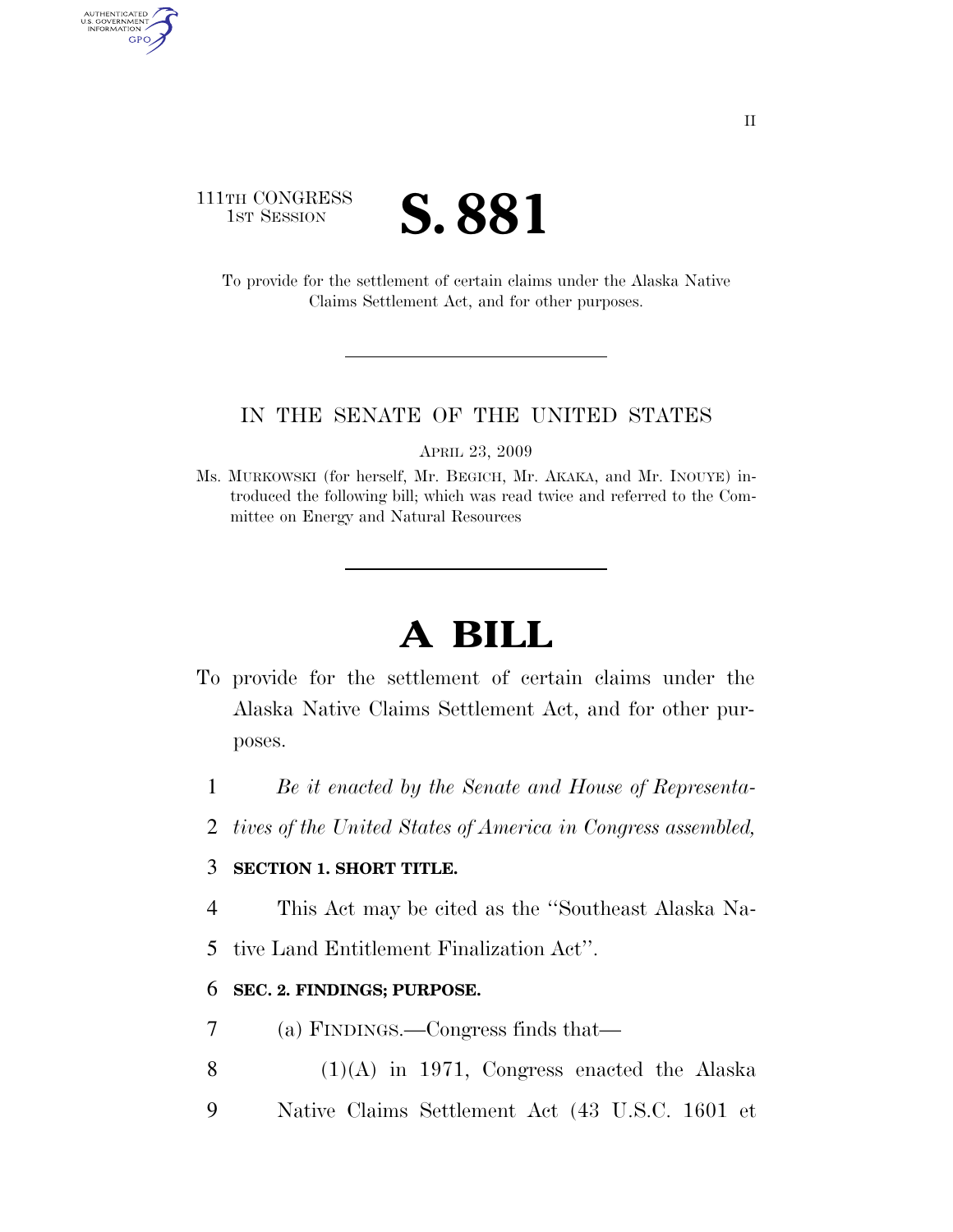| $\mathbf{1}$   | seq.) to recognize and settle the aboriginal claims of |
|----------------|--------------------------------------------------------|
| $\overline{2}$ | Alaska Natives to land historically used by Alaska     |
| 3              | Natives for traditional, cultural, and spiritual pur-  |
| $\overline{4}$ | poses; and                                             |
| 5              | (B) that Act declared that the land settlement         |
| 6              | "should be accomplished rapidly, with certainty, in    |
| 7              | conformity with the real economic and social needs     |
| 8              | of Natives";                                           |
| 9              | (2) the Alaska Native Claims Settlement Act            |
| 10             | $(43 \text{ U.S.C. } 1601 \text{ et seq.})$ —          |
| 11             | (A) authorized the distribution of approxi-            |
| 12             | mately $$1,000,000,000$ and $44,000,000$ acres of      |
| 13             | land to Alaska Natives; and                            |
| 14             | (B) provided for the establishment of Na-              |
| 15             | tive Corporations to receive and manage the            |
| 16             | funds and that land to meet the cultural, social,      |
| 17             | and economic needs of Native shareholders;             |
| 18             | (3) under section 12 of the Alaska Native              |
| 19             | Claims Settlement Act (43 U.S.C. 1611), each Re-       |
| 20             | gional Corporation, other than Sealaska Corporation    |
| 21             | (the Regional Corporation for southeast Alaska) (re-   |
| 22             | ferred to in this Act as "Sealaska"), was authorized   |
| 23             | to receive a share of land based on the proportion     |
| 24             | that the number of Alaska Native shareholders re-      |
| 25             | siding in the region of the Regional Corporation bore  |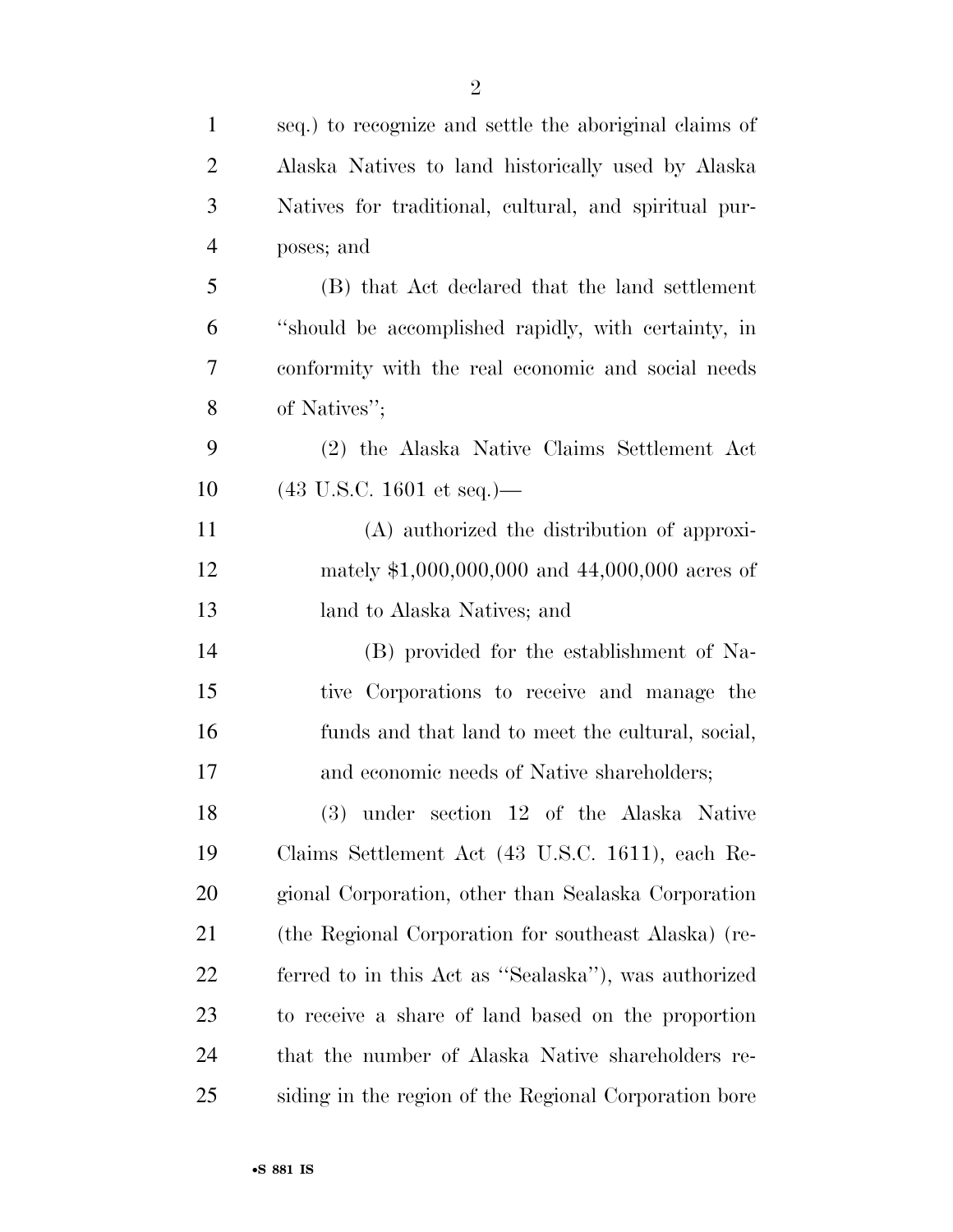| $\mathbf{1}$   | to the total number of Alaska Native shareholders,     |
|----------------|--------------------------------------------------------|
| $\overline{2}$ | or the relative size of the area to which the Regional |
| 3              | Corporation had an aboriginal land claim bore to the   |
| $\overline{4}$ | size of the area to which all Regional Corporations    |
| 5              | had aboriginal land claims;                            |
| 6              | $(4)(A)$ Sealaska, the Regional Corporation for        |
| 7              | southeast Alaska, 1 of the Regional Corporations       |
| 8              | with the largest number of Alaska Native share-        |
| 9              | holders, with more than 21 percent of all original     |
| 10             | Alaska Native shareholders, did not receive land       |
| 11             | under section 12 of the Alaska Native Claims Settle-   |
| 12             | ment Act (43 U.S.C. 1611);                             |
| 13             | (B) the Tlingit and Haida Indian Tribes of             |
| 14             | Alaska was 1 of the entities representing the Alaska   |
| 15             | Natives of southeast Alaska before the date of enact-  |
| 16             | ment of the Alaska Native Claims Settlement Act        |
| 17             | $(43 \text{ U.S.C. } 1601 \text{ et seq.});$ and       |
| 18             | (C) Sealaska did not receive land in proportion        |
| 19             | to the number of Alaska Native shareholders, or in     |
| 20             | proportion to the size of the area to which Sealaska   |
| 21             | had an aboriginal land claim, in part because of a     |
| 22             | United States Court of Claims cash settlement to       |
| 23             | the Tlingit and Haida Indian Tribes of Alaska in       |
| 24             | 1968 for land previously taken to create the Tongass   |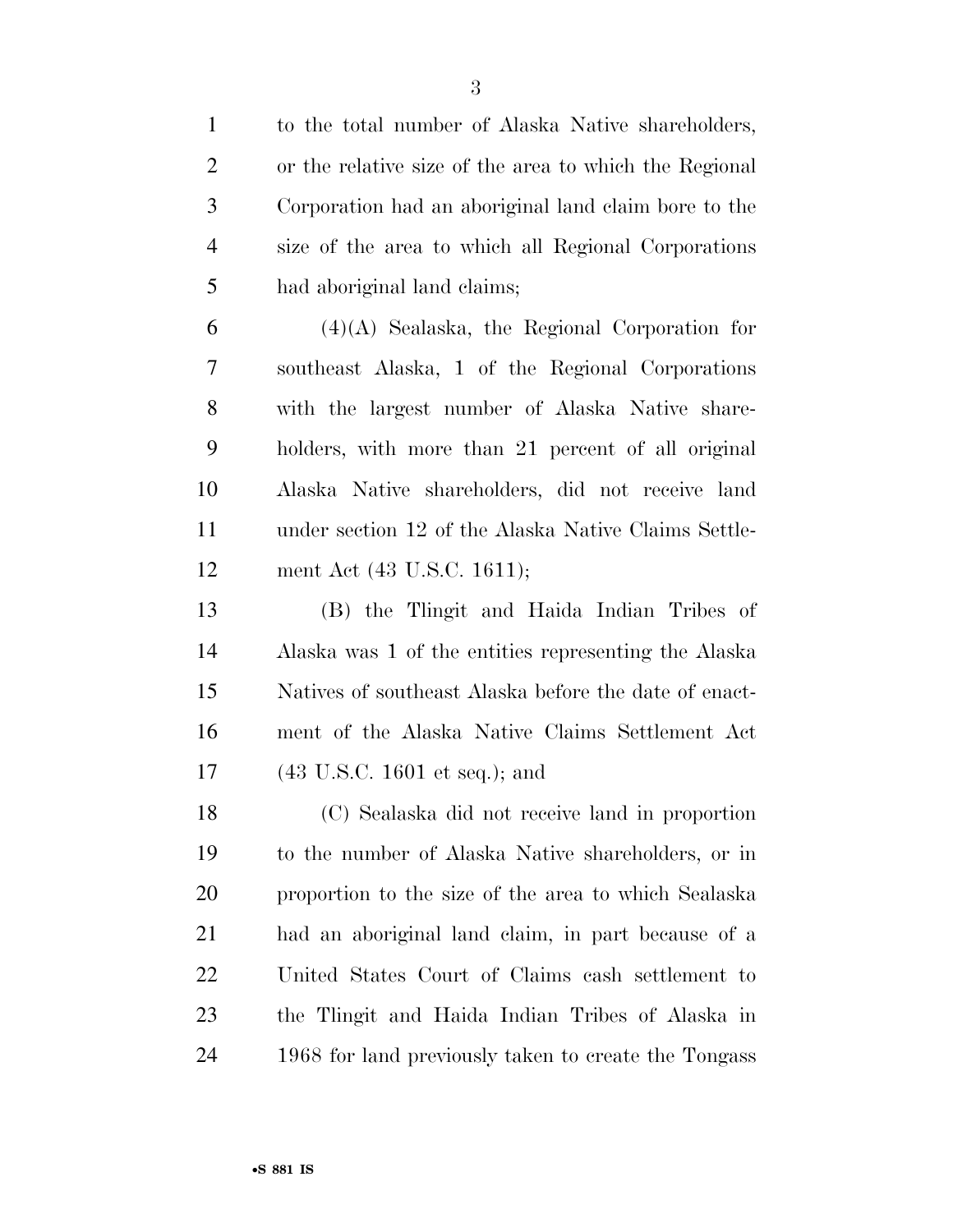| $\mathbf{1}$   | National Forest and Glacier Bay National Monu-               |
|----------------|--------------------------------------------------------------|
| $\overline{2}$ | ment;                                                        |
| 3              | (5) the Court of Claims cash settlement of                   |
| $\overline{4}$ | $$7,500,000$ did not-                                        |
| 5              | (A) adequately compensate the Alaska Na-                     |
| 6              | tives of southeast Alaska for the significant                |
| 7              | quantity of land and resources lost as a result              |
| 8              | of the creation of the Tongass National Forest               |
| 9              | and Glacier Bay National Monument or other                   |
| 10             | losses of land and resources; or                             |
| 11             | (B) justify the significant disparate treat-                 |
| 12             | ment of Sealaska under the Alaska Native                     |
| 13             | Claims Settlement Act (43 U.S.C. 1611);                      |
| 14             | $(6)(A)$ while each other Regional Corporation               |
| 15             | received a significant quantity of land under sections       |
| 16             | 12 and 14 of the Alaska Native Claims Settlement             |
| 17             | Act (43 U.S.C. 1611, 1613), Sealaska only received           |
| 18             | land under section $14(h)$ of that Act $(43 \text{ U.S.C.})$ |
| 19             | $1613(h)$ , which provided a $2,000,000$ -acre land pool     |
| 20             | from which Alaska Native selections could be made            |
| 21             | for historic sites, cemetery sites, Urban Corporation        |
| 22             | land, Native group land, and Native Allotments;              |
| 23             | (B) under section $14(h)(8)$ of that Act (43)                |
| 24             | U.S.C. $1613(h)(8)$ , after selections are made under        |
| 25             | paragraphs $(1)$ through $(7)$ of that section, the land     |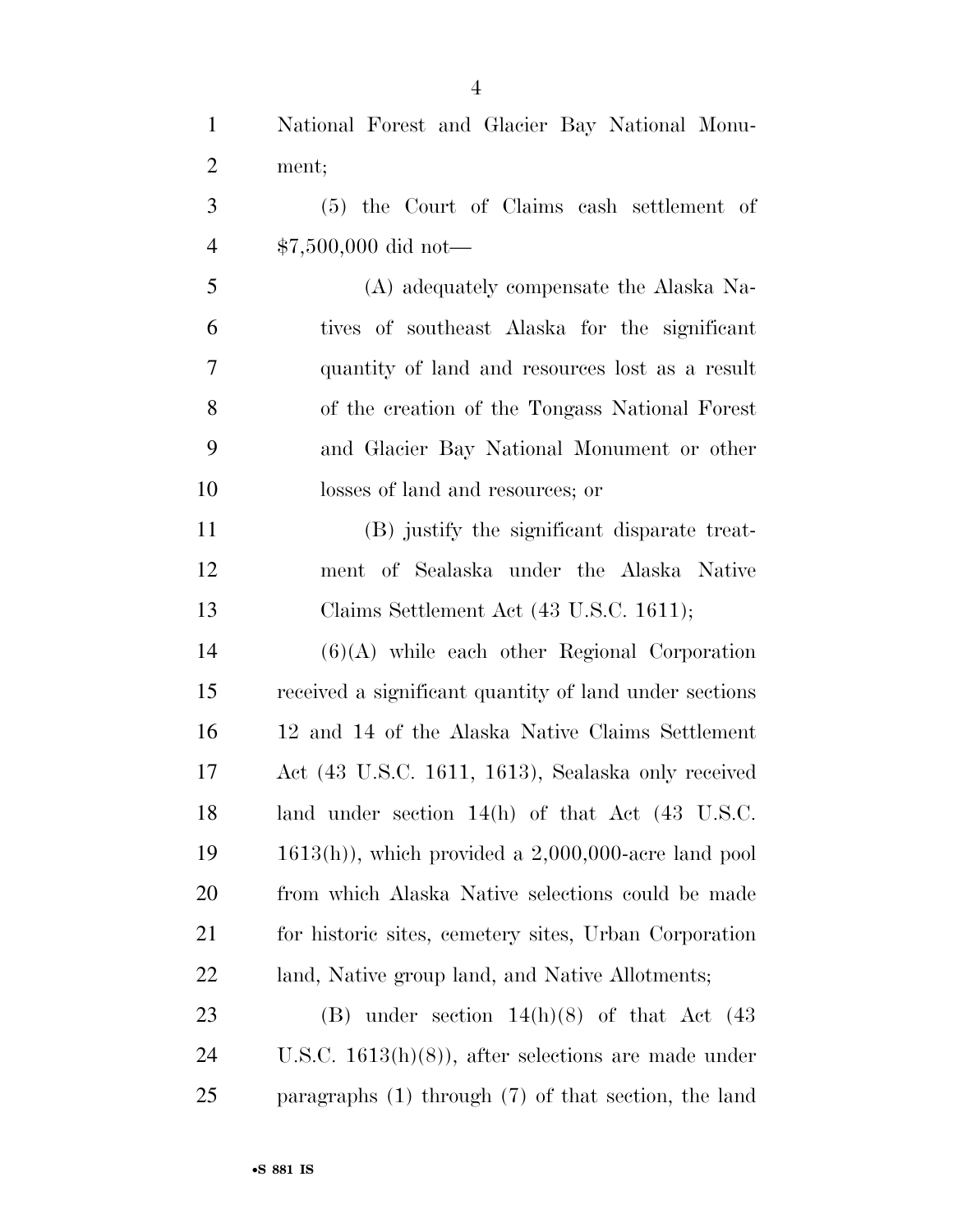| $\mathbf{1}$   | remaining in the $2,000,000$ -acre land pool is allo-           |
|----------------|-----------------------------------------------------------------|
| $\overline{2}$ | cated based on the proportion that the original Alas-           |
| 3              | ka Native shareholder population of a Regional Cor-             |
| $\overline{4}$ | poration bore to the original Alaska Native share-              |
| 5              | holder population of all Regional Corporations; and             |
| 6              | (C) the only land entitlement of Sealaska de-                   |
| 7              | rives from a proportion of leftover land remaining              |
| 8              | from the $2,000,000$ -acre land pool, estimated as of           |
| 9              | the date of enactment of this Act at approximately              |
| 10             | $1,700,000$ acres;                                              |
| 11             | (7) despite the small land base of Sealaska as                  |
| 12             | compared to other Regional Corporations (less than              |
| 13             | 1 percent of the total quantity of land allocated pur-          |
| 14             | suant to the Alaska Native Claims Settlement Act                |
| 15             | $(43 \text{ U.S.C. } 1601 \text{ et seq.})),$ Sealaska has—     |
| 16             | (A) provided considerable benefits<br>to                        |
| 17             | shareholders; and                                               |
| 18             | (B) been a significant economic force in                        |
| 19             | southeast Alaska;                                               |
| 20             | (8) pursuant to the revenue sharing provisions                  |
| 21             | of section 7(i) of the Alaska Native Claims Settle-             |
| 22             | ment Act $(43 \text{ U.S.C. } 1606(i))$ , Sealaska has distrib- |
| 23             | uted more than $$300,000,000$ during the period be-             |
| 24             | ginning on January 1, 1971, and ending on Decem-                |
| 25             | ber 31, 2005, to Native Corporations throughout the             |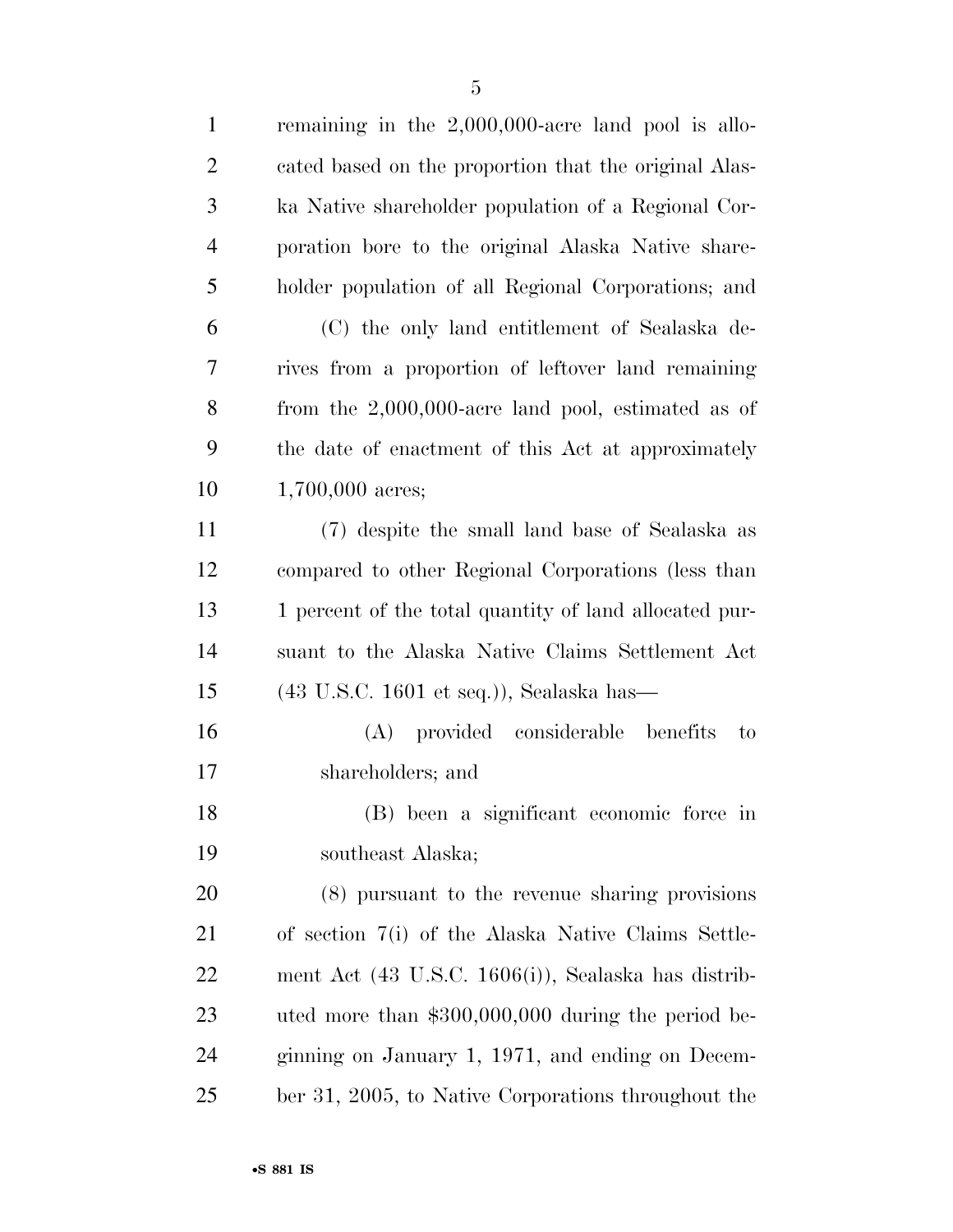State of Alaska from the development of natural re- sources, which accounts for 42 percent of the total revenues shared under that section during that pe-riod;

 (9) as a result of the small land entitlement of Sealaska, it is critical that the remaining land enti- tlement conveyances to Sealaska under the Alaska Native Claims Settlement Act (43 U.S.C. 1601 et seq.) are fulfilled to continue to meet the economic, social, and cultural needs of the Alaska Native shareholders of southeast Alaska and the Alaska Na-12 tive community throughout Alaska;

 $(10)(A)$  the conveyance requirements of the Alaska Native Claims Settlement Act (43 U.S.C. 1601 et seq.) for southeast Alaska limit the land eli- gible for conveyance to Sealaska to the original with- drawal areas surrounding 10 Alaska Native villages in southeast Alaska, which precludes Sealaska from selecting land located—

 (i) in any withdrawal area established for the Urban Corporations for Sitka and Juneau, Alaska; or

 (ii) outside the 10 Alaska Native village withdrawal areas; and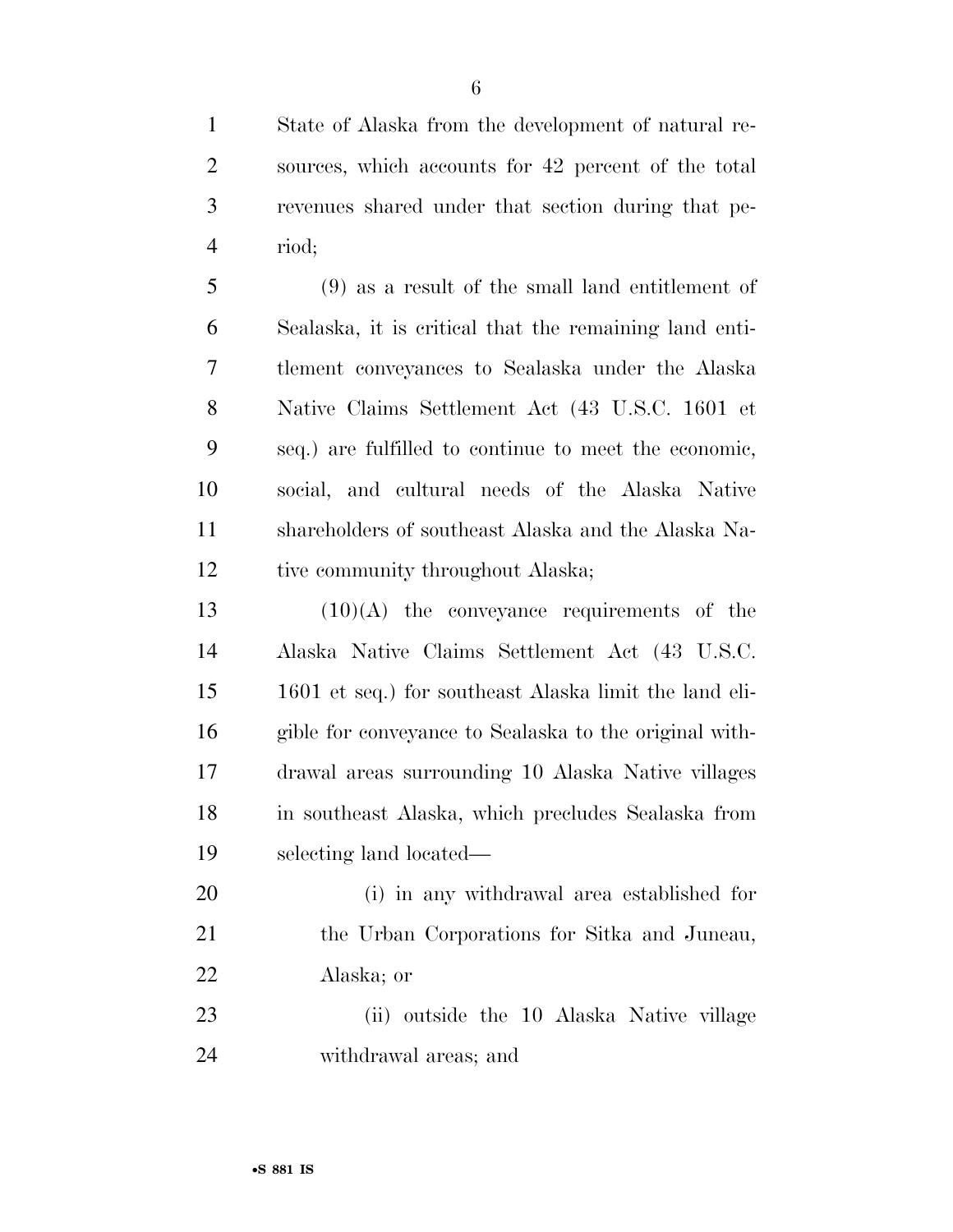| $\mathbf{1}$   | (B)<br>unlike other Regional Corporations,                  |
|----------------|-------------------------------------------------------------|
| $\overline{2}$ | Sealaska was not authorized to request land located         |
| 3              | outside the withdrawal areas described in subpara-          |
| $\overline{4}$ | $graph(A)$ if the withdrawal areas were insufficient        |
| 5              | to complete the land entitlement of Sealaska under          |
| 6              | the Alaska Native Claims Settlement Act (43 U.S.C.          |
| 7              | 1601 et seq.);                                              |
| 8              | $(11)$ 44 percent $(820,000 \text{ acres})$ of the 10 Alas- |
| 9              | ka Native village withdrawal areas established under        |
| 10             | the Alaska Native Claims Settlement Act (43 U.S.C.          |
| 11             | $1601$ et seq.) described in paragraph $(10)$ are com-      |
| 12             | posed of salt water and not available for selection;        |
| 13             | $(12)$ of land subject to the selection rights of           |
| 14             | Sealaska, 110,000 acres are encumbered by guber-            |
| 15             | natorial consent requirements under the Alaska Na-          |
| 16             | tive Claims Settlement Act (43 U.S.C. 1601 et seq.);        |
| 17             | the Forest Service and the Bureau of<br>(13)                |
| 18             | Land Management grossly underestimated the land             |
| 19             | entitlement of Sealaska under the Alaska Native             |
| <b>20</b>      | Claims Settlement Act (43 U.S.C. 1601 et seq.), re-         |
| 21             | sulting in an insufficient area from which Sealaska         |
| 22             | could select land suitable for traditional, cultural,       |
| 23             | and socioeconomic purposes to accomplish a settle-          |
| 24             | ment "in conformity with the real economic and so-          |
| 25             | cial needs of Natives", as required under that Act;         |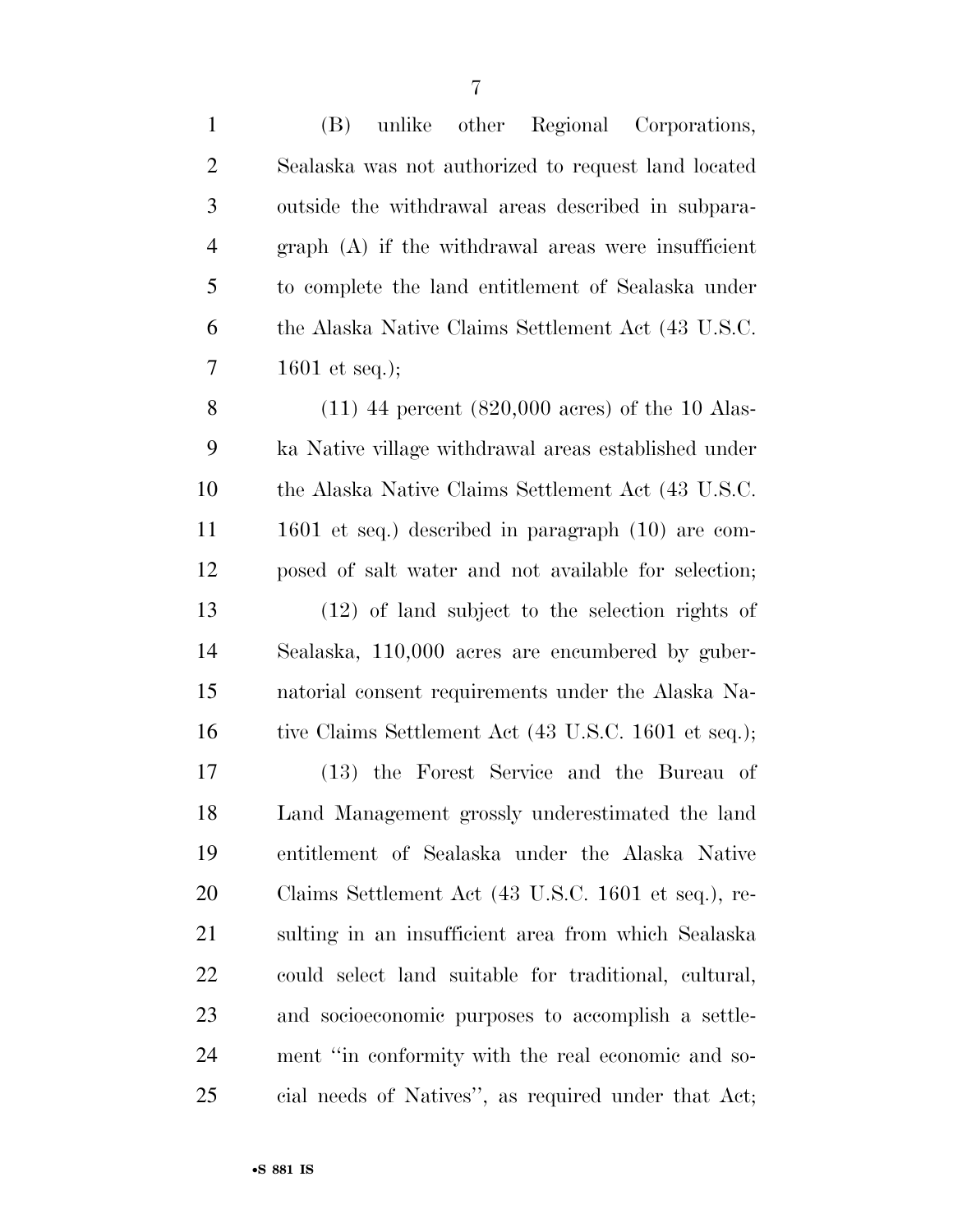| $\mathbf{1}$   | (14) the 10 Alaska Native village withdrawal            |
|----------------|---------------------------------------------------------|
| $\overline{2}$ | areas in southeast Alaska surround the Alaska Na-       |
| 3              | communities of Yakutat, Hoonah, Angoon,<br>tive         |
| $\overline{4}$ | Kake, Kasaan, Klawock, Craig, Hydaburg, Klukwan,        |
| 5              | and Saxman;                                             |
| 6              | $(15)$ in each withdrawal area, there exist factors     |
| 7              | that limit the ability of Sealaska to select sufficient |
| 8              | land, and, in particular, economically viable land, to  |
| 9              | fulfill the land entitlement of Sealaska, including     |
| 10             | factors such as—                                        |
| 11             | (A) with respect to the Yakutat withdrawal              |
| 12             | area—                                                   |
| 13             | (i)<br>46 percent of the area is salt                   |
| 14             | water;                                                  |
| 15             | (ii) 10 sections $(6,400 \text{ acres})$ around         |
| 16             | the Situk Lake were restricted from selec-              |
| 17             | tion, with no consideration provided for the            |
| 18             | restriction; and                                        |
| 19             | $(iii)(I)$ 70,000 acres are subject to a                |
| 20             | gubernatorial consent requirement before                |
| 21             | selection; and                                          |
| 22             | (II) Sealaska received no consider-                     |
| 23             | ation with respect to the consent restric-              |
| 24             | tion;                                                   |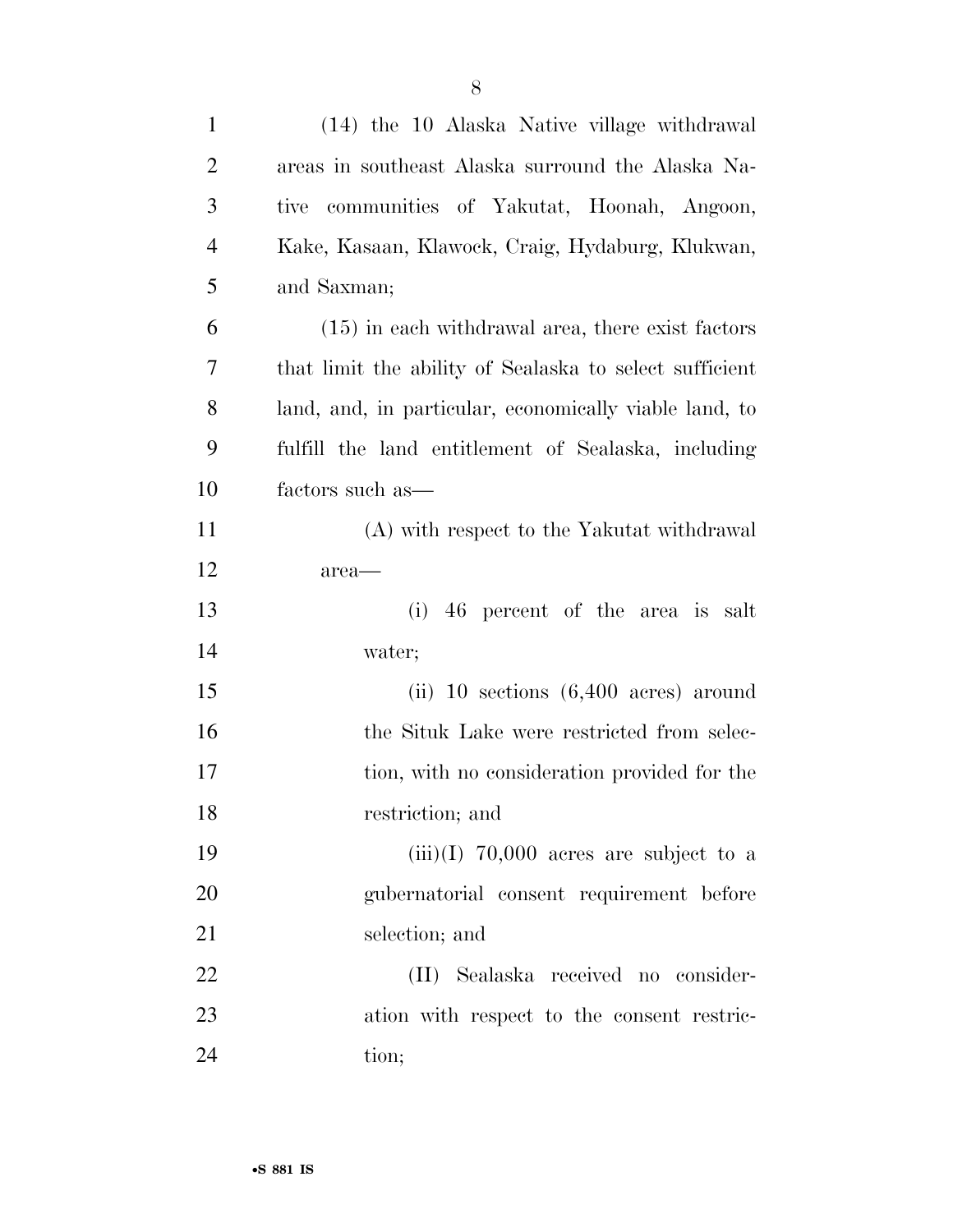| $\mathbf{1}$   | (B) with respect to the Hoonah withdrawal   |
|----------------|---------------------------------------------|
| $\overline{2}$ | area, 51 percent of the area is salt water; |
| 3              | (C) with respect to the Angoon withdrawal   |
| $\overline{4}$ | area-                                       |
| 5              | $(i)$ 120,000 acres of the area is salt     |
| 6              | water;                                      |
| 7              | (ii) Sealaska received no consideration     |
| 8              | regarding the prohibition on selecting land |
| 9              | from the 80,000 acres located within the    |
| 10             | Admiralty Island National Monument; and     |
| 11             | $(iii)(I)$ the Village Corporation for      |
| 12             | Angoon was allowed to select land located   |
| 13             | outside the withdrawal area on Prince of    |
| 14             | Wales Island, subject to the condition that |
| 15             | the Village Corporation shall not select    |
| 16             | land located on Admiralty Island; but       |
| 17             | (II) no alternative land adjacent to        |
| 18             | the out-of-withdrawal land of the Village   |
| 19             | Corporation was made available for selec-   |
| 20             | tion by Sealaska;                           |
| 21             | (D) with respect to the Kake withdrawal     |
| 22             | area—                                       |
| 23             | (i) 64 percent of the area is salt          |
| 24             | water; and                                  |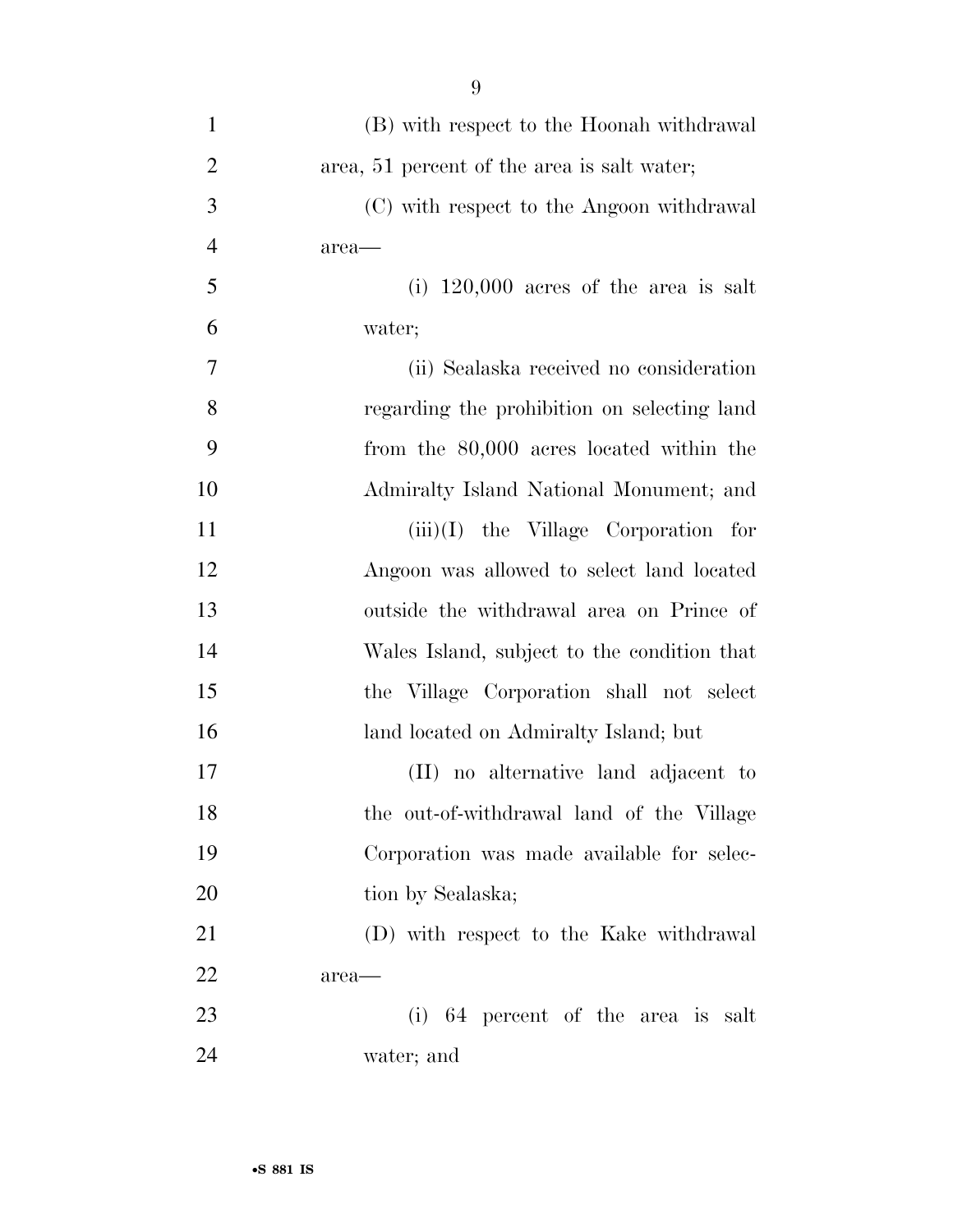| $\mathbf{1}$   | (ii) extensive timber harvesting by the          |
|----------------|--------------------------------------------------|
| $\overline{2}$ | Forest Service occurred in the area before       |
| 3              | 1971 that significantly reduced the value        |
| $\overline{4}$ | of land available for selection by, and con-     |
| 5              | veyance to, Sealaska;                            |
| 6              | (E) with respect to the Kasaan withdrawal        |
| 7              | area—                                            |
| 8              | $(i)$ 54 percent of the area is salt             |
| 9              | water; and                                       |
| 10             | (ii) the Forest Service previously har-          |
| 11             | vested in the area;                              |
| 12             | (F) with respect to the Klawock with-            |
| 13             | drawal area-                                     |
| 14             | (i) the area consists of only $5 \text{ town}$   |
| 15             | ships, as compared to the usual withdrawal       |
| 16             | area of 9 townships, because of the prox-        |
| 17             | imity of the Klawock withdrawal area to          |
| 18             | the Village of Craig, which reduces the se-      |
| 19             | lection area by $92,160$ acres; and              |
| 20             | (ii) the Klawock and Craig withdrawal            |
| 21             | areas are 35 percent salt water;                 |
| 22             | (G) with respect to the Craig withdrawal         |
| 23             | area, the withdrawal area consists of only 6     |
| 24             | townships, as compared to the usual withdrawal   |
| 25             | area of 9 townships, because of the proximity of |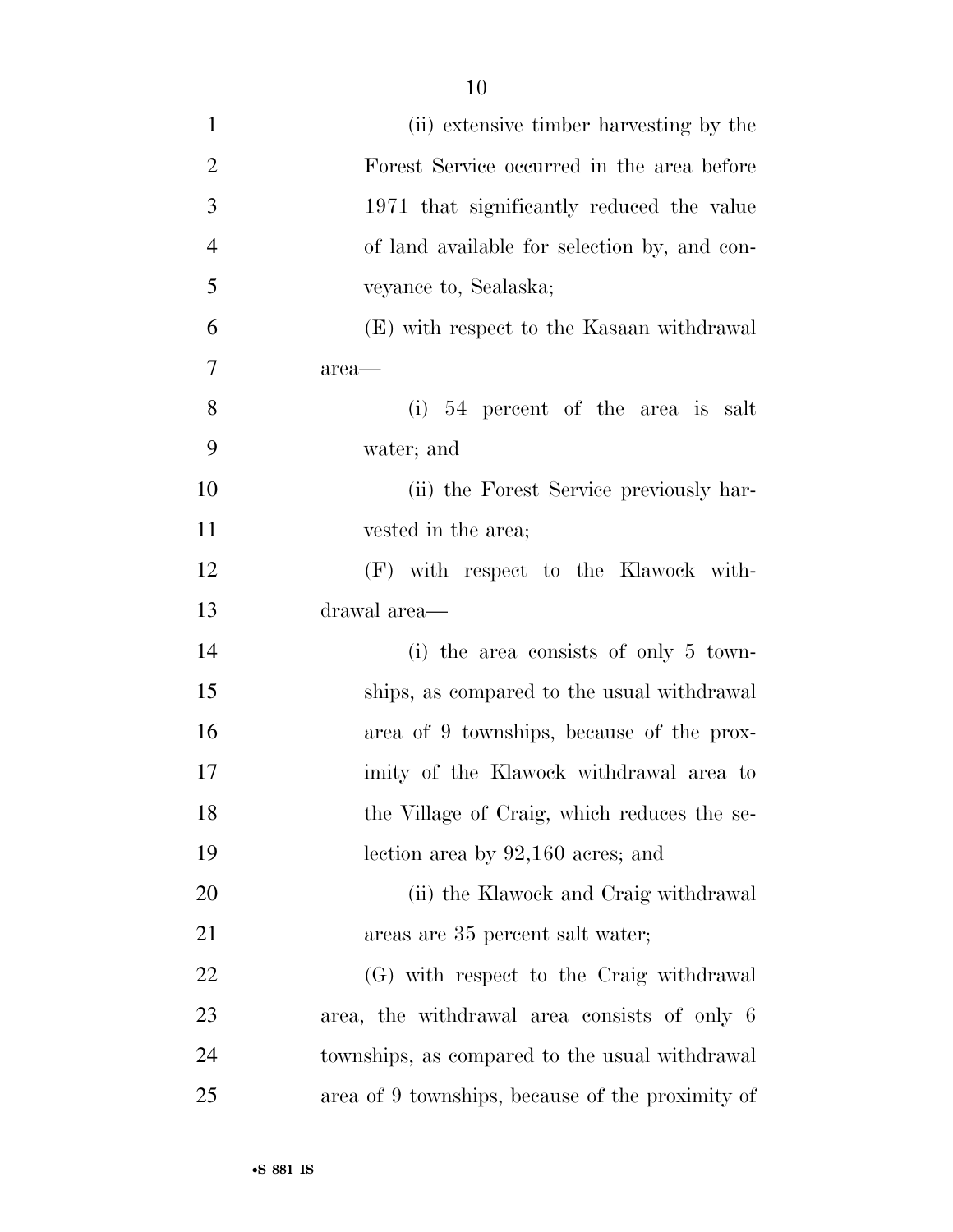| $\mathbf{1}$   | the Craig withdrawal area to the Village of  |
|----------------|----------------------------------------------|
| $\overline{2}$ | Klawock, which reduces the selection area by |
| 3              | $69,120$ acres;                              |
| $\overline{4}$ | (H) with respect to the Hydaburg with-       |
| 5              | drawal area—                                 |
| 6              | (i) 36 percent of the area is salt           |
| 7              | water; and                                   |
| 8              | (ii) Sealaska received no consideration      |
| 9              | under the Haida Land Exchange Act of         |
| 10             | 1986 (Public Law No. 99–664; 100 Stat.       |
| 11             | 4303) for relinquishing selection rights to  |
| 12             | land within the withdrawal area that the     |
| 13             | Haida Corporation exchanged to the For-      |
| 14             | est Service;                                 |
| 15             | (I) with respect to the Klukwan withdrawal   |
| 16             | area—                                        |
| 17             | (i) 27 percent of the area is salt           |
| 18             | water; and                                   |
| 19             | (ii) the withdrawal area is only $70,000$    |
| 20             | acres, as compared to the usual withdrawal   |
| 21             | area of $207,360$ acres, which reduces the   |
| 22             | selection area by 137,360 acres; and         |
| 23             | (J) with respect to the Saxman withdrawal    |
| 24             | area—                                        |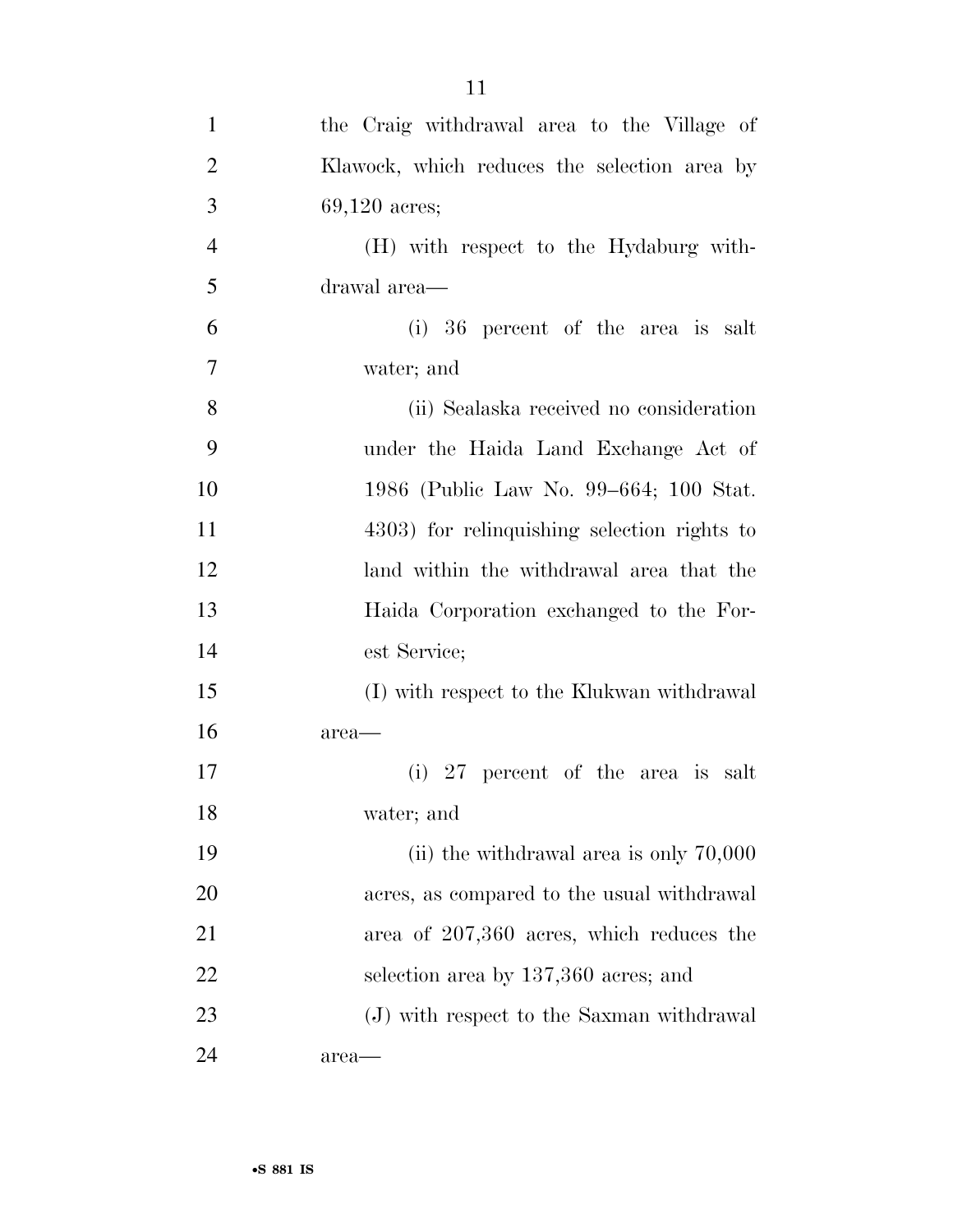- (i) 29 percent of the area is salt water; (ii) Sealaska received no consideration 4 for the 50,576 acres within the withdrawal area adjacent to the first-class city of Ketchikan that were excluded from selec- tion; (iii) Sealaska received no consider- ation with respect to the 1977 amendment to the Alaska Native Claims Settlement Act (43 U.S.C. 1601 et seq.) requiring gu- bernatorial consent for selection of 58,000 acres in that area; and (iv) 23,888 acres are located within the Annette Island Indian Reservation for the Metlakatla Indian Tribe and are not available for selection; (16) the selection limitations and guidelines ap- plicable to Sealaska under the Alaska Native Claims Settlement Act (43 U.S.C. 1601 et seq.)— (A) are inequitable and inconsistent with 22 the purposes of that Act because there is insuf-
- ficient land remaining in the withdrawal areas to meet the traditional, cultural, and socio-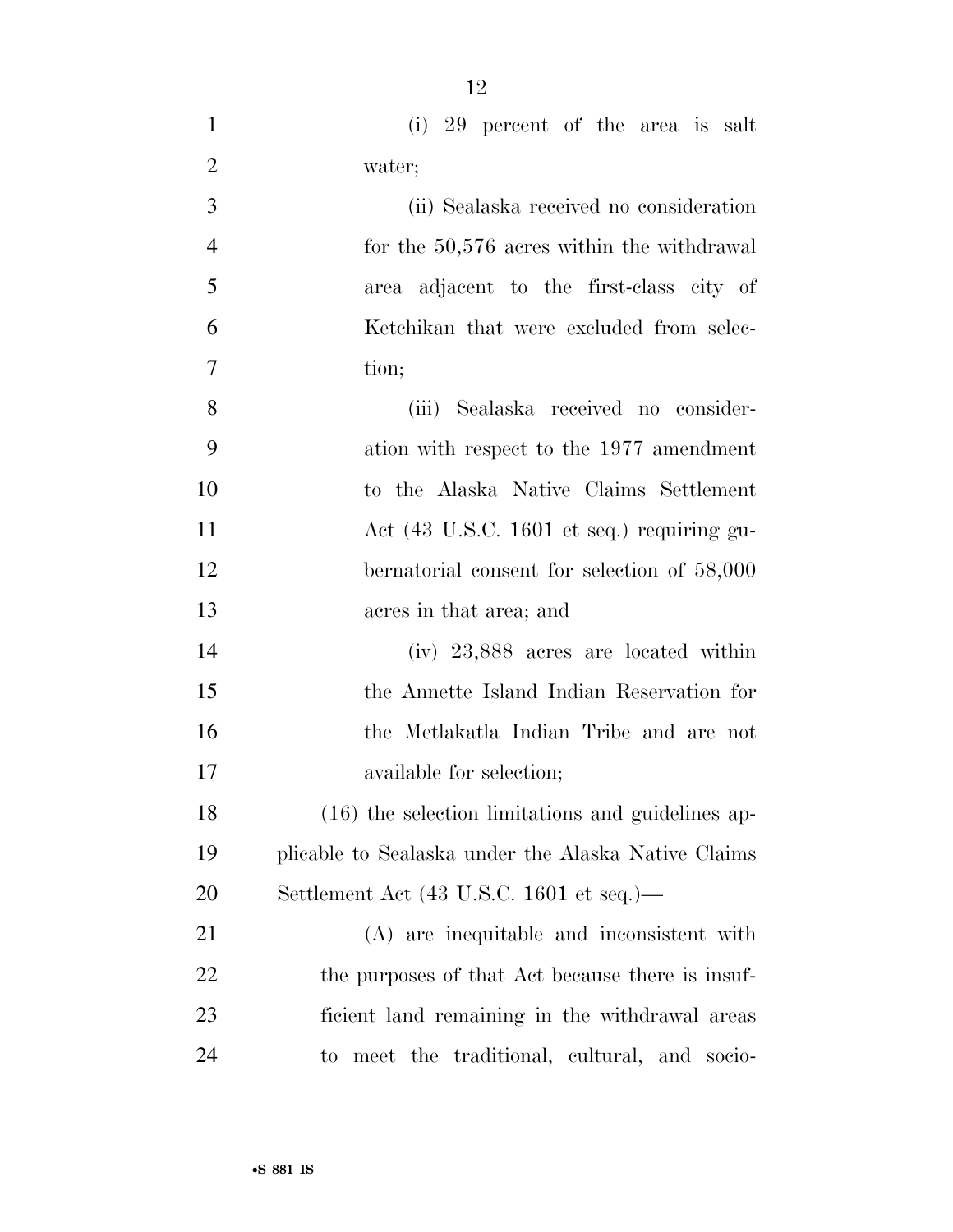| $\mathbf{1}$   | economic needs of the shareholders of Sealaska;      |
|----------------|------------------------------------------------------|
| $\overline{2}$ | and                                                  |
| 3              | (B) make it difficult for Sealaska to se-            |
| $\overline{4}$ | $let$ —                                              |
| 5              | (i) places of sacred, cultural, tradi-               |
| 6              | tional, and historical significance; and             |
| 7              | (ii) Alaska Native futures sites located             |
| 8              | outside the withdrawal areas of Sealaska;            |
| 9              | $(17)(A)$ the deadline for applications for selec-   |
| 10             | tion of cemetery sites and historic places on land   |
| 11             | outside withdrawal areas established under section   |
| 12             | 14 of the Alaska Native Claims Settlement Act (43)   |
| 13             | U.S.C. 1613) was July 1, 1976;                       |
| 14             | $(B)(i)$ as of that date, the Bureau of Land         |
| 15             | Management notified Sealaska that the total entitle- |
| 16             | ment of Sealaska would be approximately 200,000      |
| 17             | acres; and                                           |
| 18             | (ii) Sealaska made entitlement allocation deci-      |
| 19             | sions for cultural sites and economic development    |
| 20             | sites based on that original estimate;               |
| 21             | $(C)$ as a result of the Alaska Land Transfer Ac-    |
| 22             | celeration Act (Public Law 108-452; 118 Stat.        |
| 23             | 3575) and subsequent related determinations and      |
| 24             | actions of the Bureau of Land Management,            |
| 25             | Sealaska will receive significantly more<br>than     |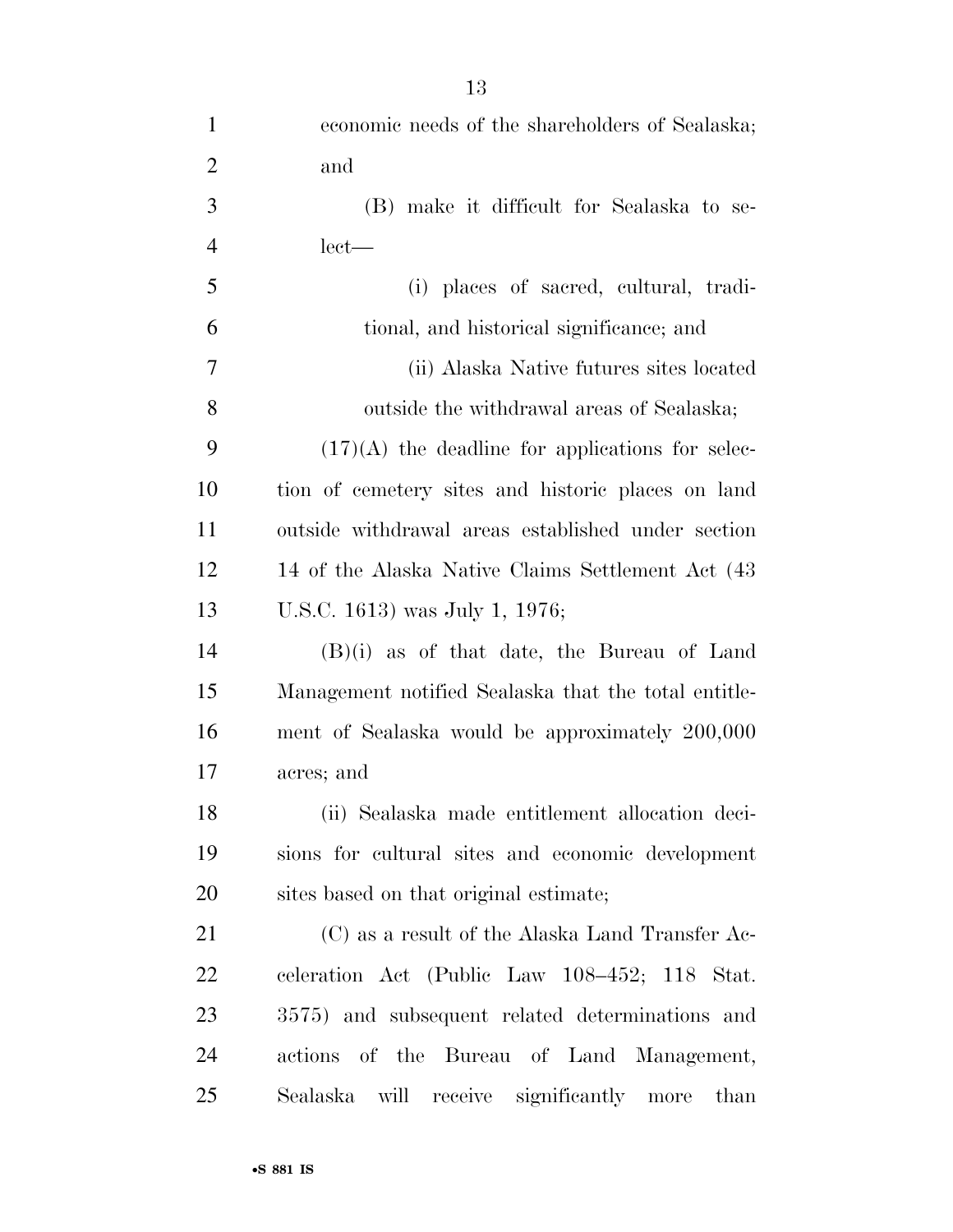| $\mathbf{1}$   | 200,000 acres pursuant to the Alaska Native Claims         |
|----------------|------------------------------------------------------------|
| $\overline{2}$ | Settlement Act (43 U.S.C. 1601 et seq.);                   |
| 3              | (D) Sealaska would prefer to allocate more of              |
| $\overline{4}$ | the entitlement of Sealaska to the acquisition of          |
| 5              | places of sacred, cultural, traditional, and historical    |
| 6              | significance; and                                          |
| 7              | $(E)(i)$ pursuant to section $11(a)(1)$ of the Alas-       |
| 8              | Native Claims Settlement Act (43 U.S.C.<br>ka              |
| 9              | $1610(a)(1)$ , Sealaska was not authorized to select       |
| 10             | under section $14(h)(1)$ of that Act $(43 \text{ U.S.C.})$ |
| 11             | $1613(h)(1)$ any site within Glacier Bay National          |
| 12             | Park, despite the abundance of cultural sites within       |
| 13             | that Park;                                                 |
| 14             | (ii) Sealaska seeks cooperative agreements to              |
| 15             | ensure that sites within Glacier Bay National Park         |
| 16             | are subject to cooperative management by Sealaska,         |
| 17             | Village and Urban Corporations, and federally recog-       |
| 18             | nized tribes with ties to the cultural sites and his-      |
| 19             | tory of the Park; and                                      |
| 20             | (iii) Congress—                                            |
| 21             | (I) recognizes the existence of a memo-                    |
| 22             | randum of understanding between the National               |
| 23             | Park Service and the Hoonah Indian Associa-                |

tion;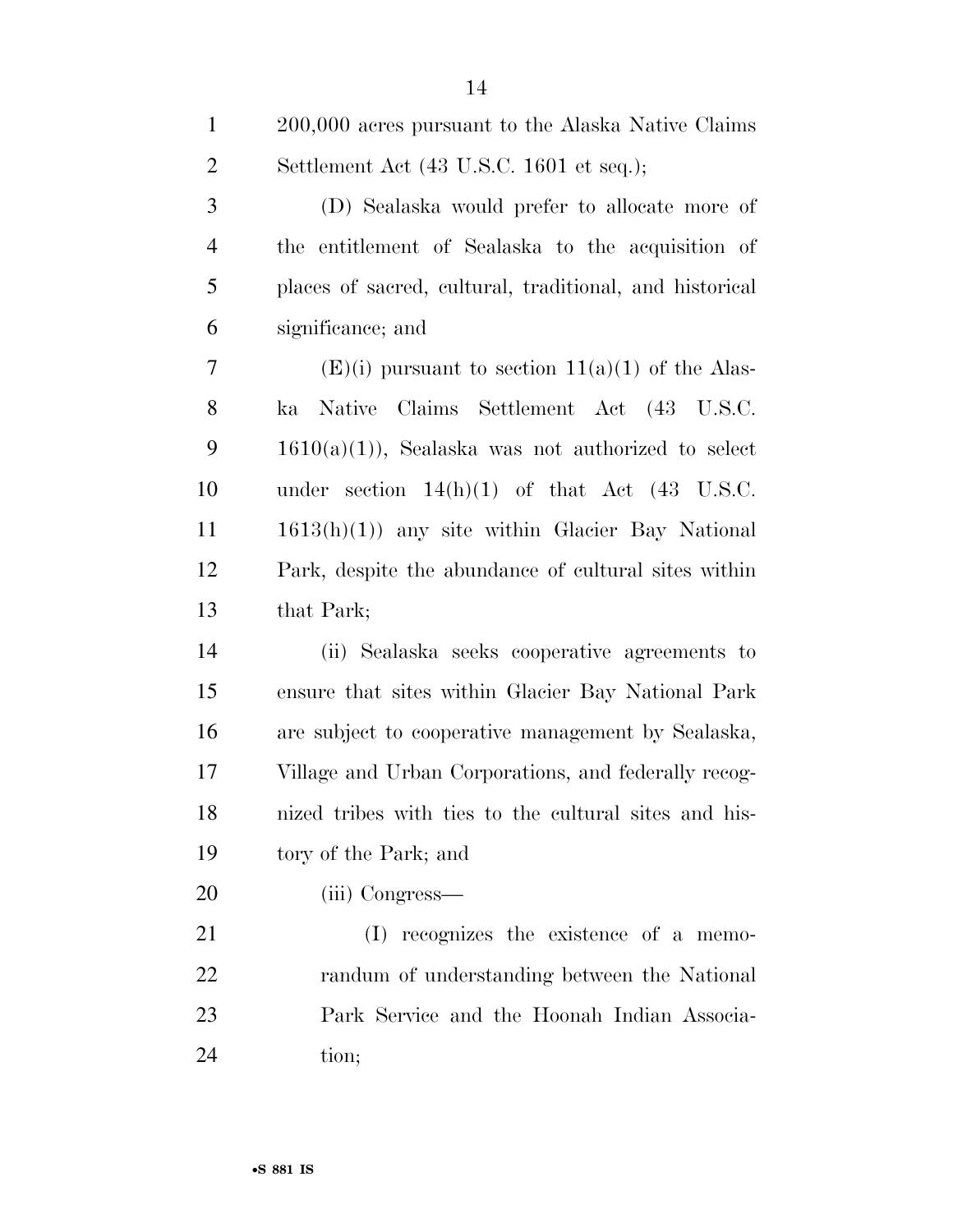| $\mathbf{1}$   | (II) does not intend to circumvent that                 |
|----------------|---------------------------------------------------------|
| $\overline{2}$ | memorandum of understanding; and                        |
| 3              | (III) intends to ensure that the memo-                  |
| 4              | randum of understanding and similar mecha-              |
| 5              | nisms for cooperative management in Glacier             |
| 6              | Bay are required by law;                                |
| 7              | $(18)(A)$ the cemetery sites and historic places        |
| 8              | conveyed to Sealaska pursuant to section $14(h)(1)$ of  |
| 9              | the Alaska Native Claims Settlement Act (43 U.S.C.      |
| 10             | $1613(h)(1)$ are subject to a restrictive covenant not  |
| 11             | required by law that does not allow any type of man-    |
| 12             | agement or use that would in any way alter the his-     |
| 13             | toric nature of a site, even for cultural education or  |
| 14             | research purposes;                                      |
| 15             | (B) historic sites managed by the Forest Serv-          |
| 16             | ice are not subject to the limitations referred to in   |
| 17             | subparagraph $(A)$ ; and                                |
| 18             | those limitations hinder the ability of<br>(C)          |
| 19             | Sealaska to use the sites for cultural, educational, or |
| 20             | research purposes for Alaska Natives and others;        |
| 21             | (19) unless Sealaska is allowed to select land          |
| <u>22</u>      | outside designated withdrawal areas in southeast        |
| 23             | Alaska, Sealaska will not be able—                      |
| 24             | (A) to complete the land entitlement selec-             |
| 25             | tions of Sealaska under the Alaska Native               |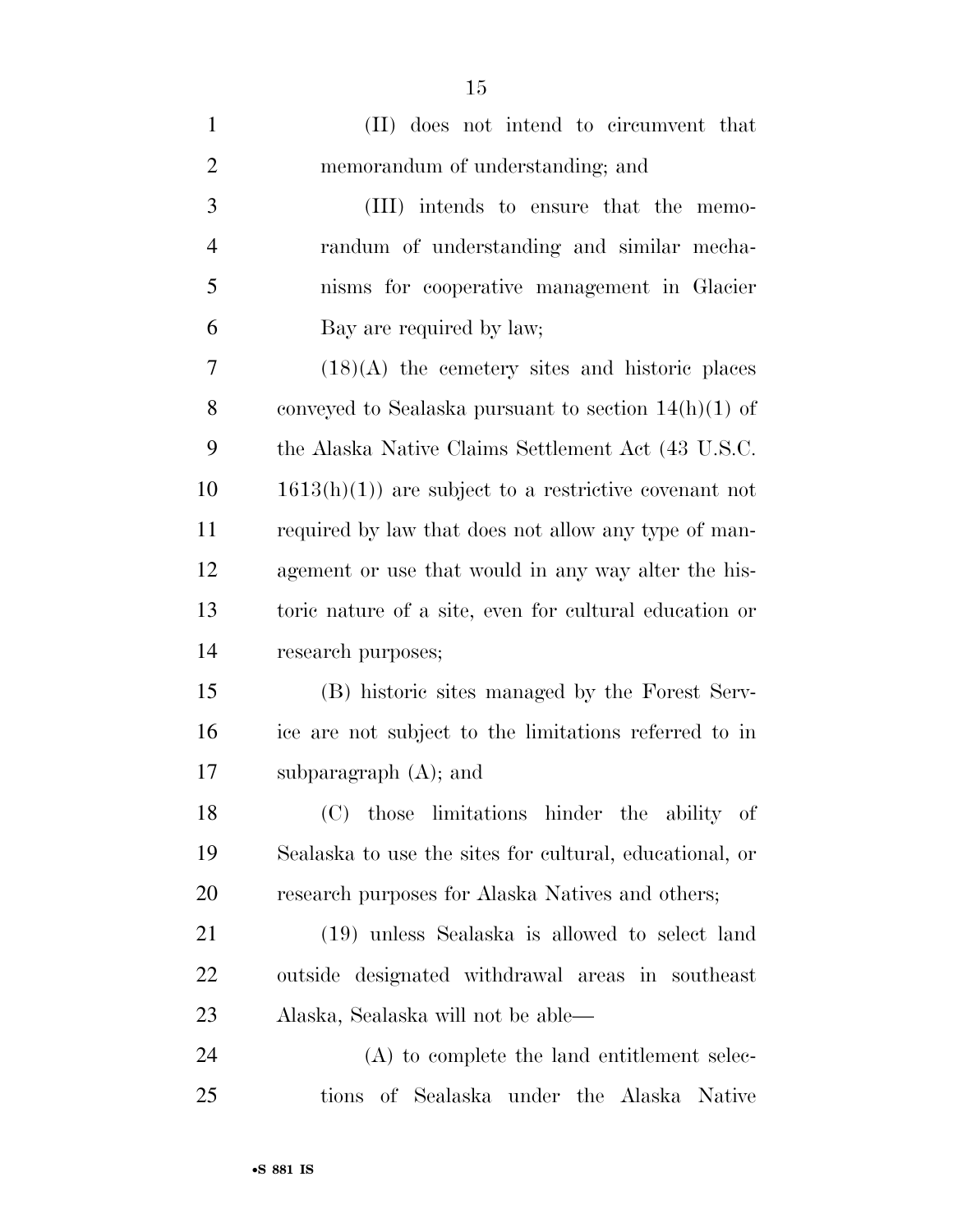| $\mathbf{1}$   | Claims Settlement Act (43 U.S.C. 1601 et              |
|----------------|-------------------------------------------------------|
| $\overline{2}$ | $seq.$ ;                                              |
| 3              | (B) to secure ownership of places of sa-              |
| $\overline{4}$ | ered, cultural, traditional, and historical impor-    |
| 5              | tance to the Alaska Natives of southeast Alas-        |
| 6              | ka;                                                   |
| 7              | (C) to maintain the existing resource devel-          |
| 8              | opment and management operations<br>of                |
| 9              | Sealaska; or                                          |
| 10             | (D) to provide continued economic oppor-              |
| 11             | tunities for Alaska Natives in southeast Alaska;      |
| 12             | $(20)$ in order to realize cultural preservation      |
| 13             | goals while also diversifying economic opportunities, |
| 14             | Sealaska should be authorized to select and receive   |
| 15             | conveyance of-                                        |
| 16             | (A) sacred, cultural, traditional, and his-           |
| 17             | toric sites and other places of traditional cul-      |
| 18             | tural significance, including traditional and cus-    |
| 19             | to to facilitate and migration routes, to facilitate  |
| 20             | the perpetuation and preservation of Alaska           |
| 21             | Native culture and history; and                       |
| 22             | (B) Alaska Native future sites to facilitate          |
| 23             | appropriate tourism and outdoor recreation en-        |
| 24             | terprises;                                            |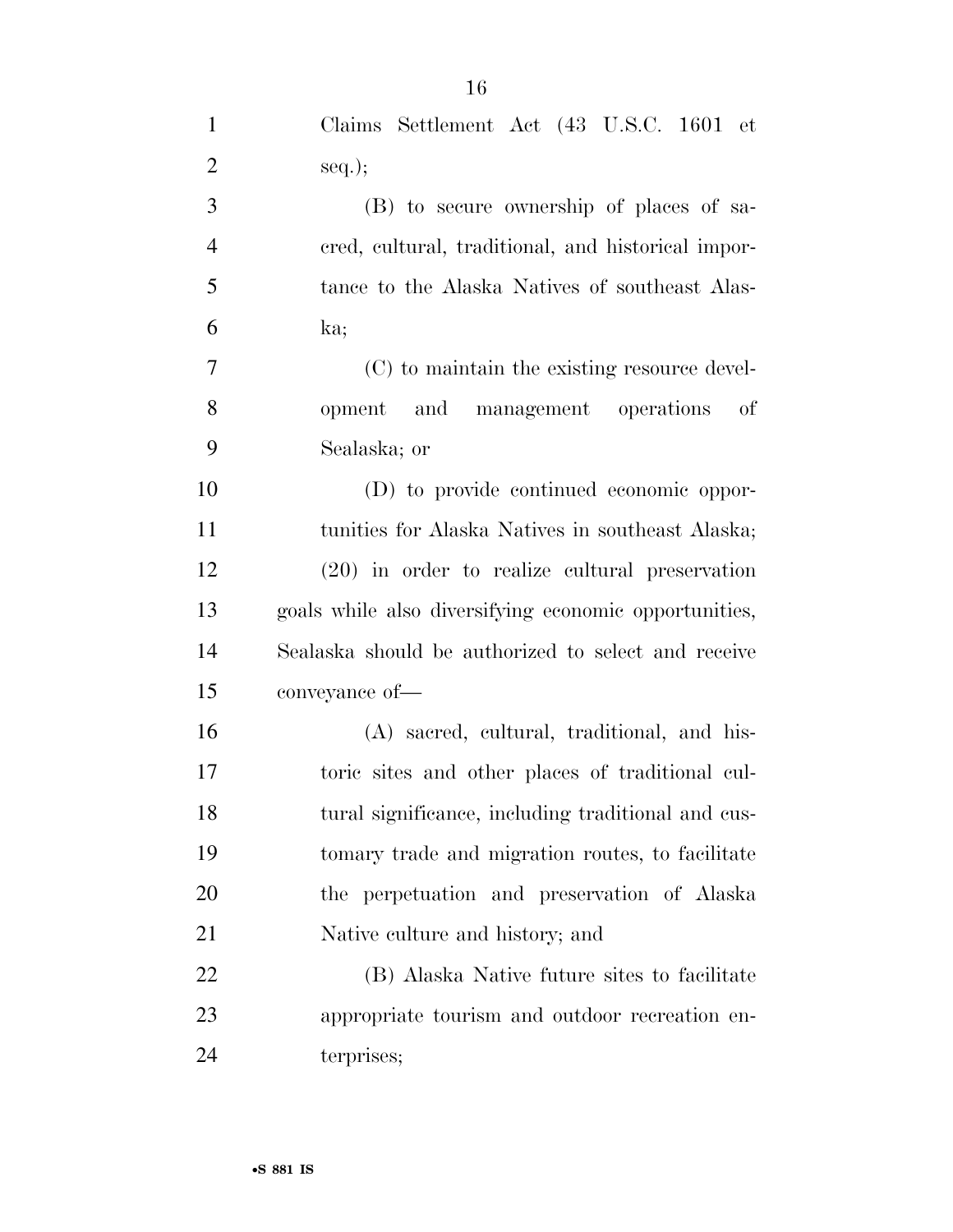| $\mathbf{1}$   | (21) Sealaska has played, and is expected to          |
|----------------|-------------------------------------------------------|
| $\overline{2}$ | continue to play, a significant role in the health of |
| 3              | the southeast Alaska economy;                         |
| $\overline{4}$ | $(22)(A)$ the rate of unemployment in southeast       |
| 5              | Alaska exceeds the statewide rate of unemployment     |
| 6              | on a non-seasonally adjusted basis; and               |
| 7              | (B) in January 2008, the Alaska Department            |
| 8              | of Labor and Workforce Development reported the       |
| 9              | unemployment rate for the Prince of Wales-Outer       |
| 10             | Ketchikan census area at 20 percent;                  |
| 11             | (23) many southeast Alaska communities—               |
| 12             | (A) are dependent on high-cost diesel fuel            |
| 13             | for the generation of energy; and                     |
| 14             | (B) desire to diversify their energy supplies         |
| 15             | with wood biomass alternative fuel and other          |
| 16             | renewable and alternative fuel sources;               |
| 17             | $(24)$ if the resource development operations of      |
| 18             | Sealaska cease on land appropriate for those oper-    |
| 19             | ations, there will be a significant negative impact   |
| 20             | $on$ —                                                |
| 21             | (A) southeast Alaska Native shareholders;             |
| 22             | (B) the cultural preservation activities of           |
| 23             | Sealaska;                                             |
| 24             | (C) the economy of southeast Alaska; and              |
|                |                                                       |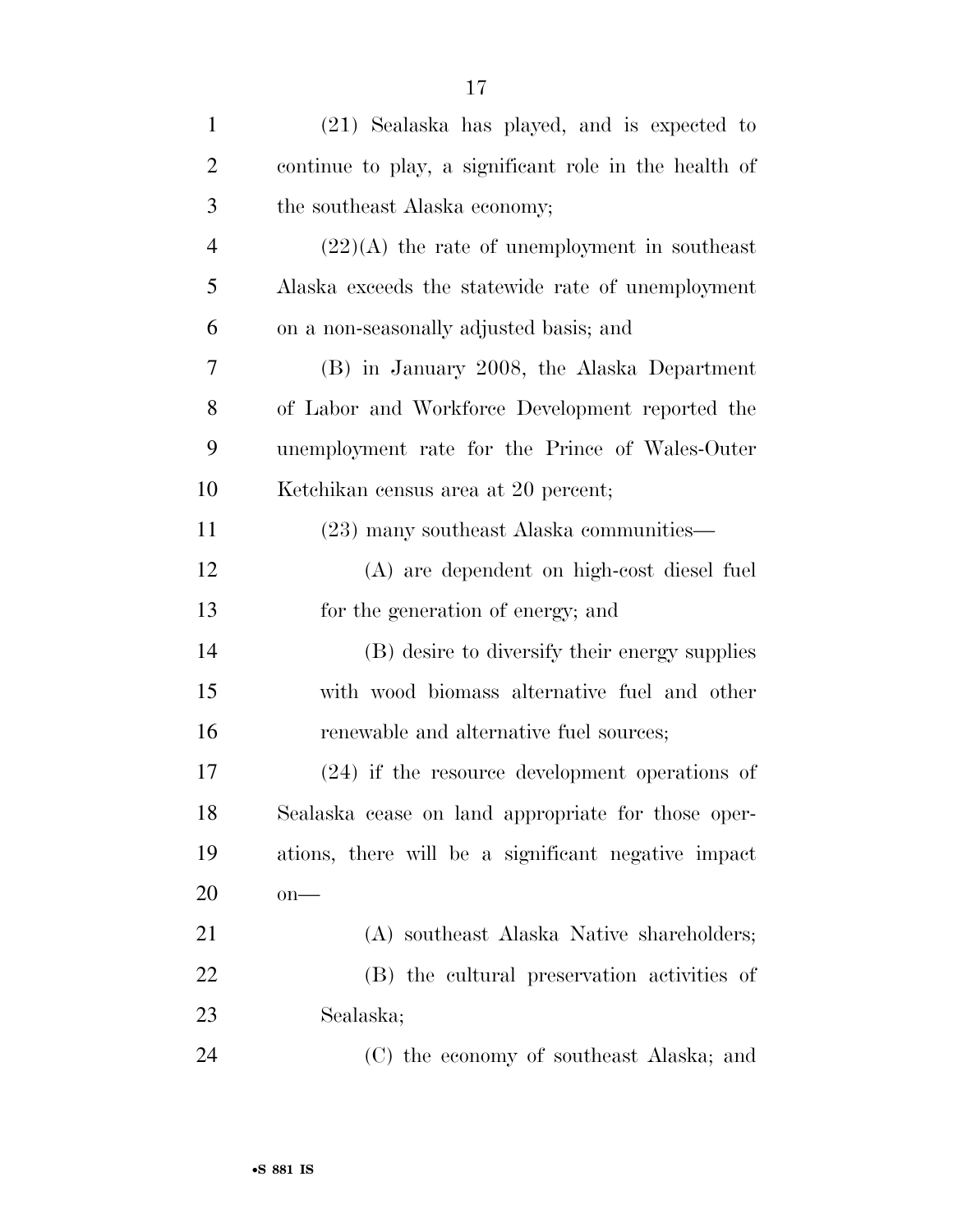(D) the Alaska Native community that benefits from the revenue-sharing requirements under the Alaska Native Claims Settlement Act (43 U.S.C. 1601 et seq.); and (25) on completion of the conveyances of land to Sealaska to fulfill the full land entitlement of Sealaska under the Alaska Native Claims Settlement Act (43 U.S.C. 1601 et seq.), the encumbrances on 327,000 acres of Federal land created by the with- drawal of land for selection by Native Corporations in southeast Alaska would be removed, which will fa- cilitate thorough and complete planning and efficient management relating to national forest land in southeast Alaska by the Forest Service. (b) PURPOSE.—The purpose of this Act is to address the inequitable treatment of Sealaska by allowing Sealaska to select the remaining land entitlement of Sealaska under section 14 of the Alaska Native Claims Settlement Act (43

 U.S.C. 1613) from designated Federal land in southeast Alaska located outside the 10 southeast Alaska Native vil-lage withdrawal areas.

### **SEC. 3. SELECTIONS IN SOUTHEAST ALASKA.**

(a) SELECTION BY SEALASKA.—

 (1) IN GENERAL.—Notwithstanding section 14(h)(8)(B) of the Alaska Native Claims Settlement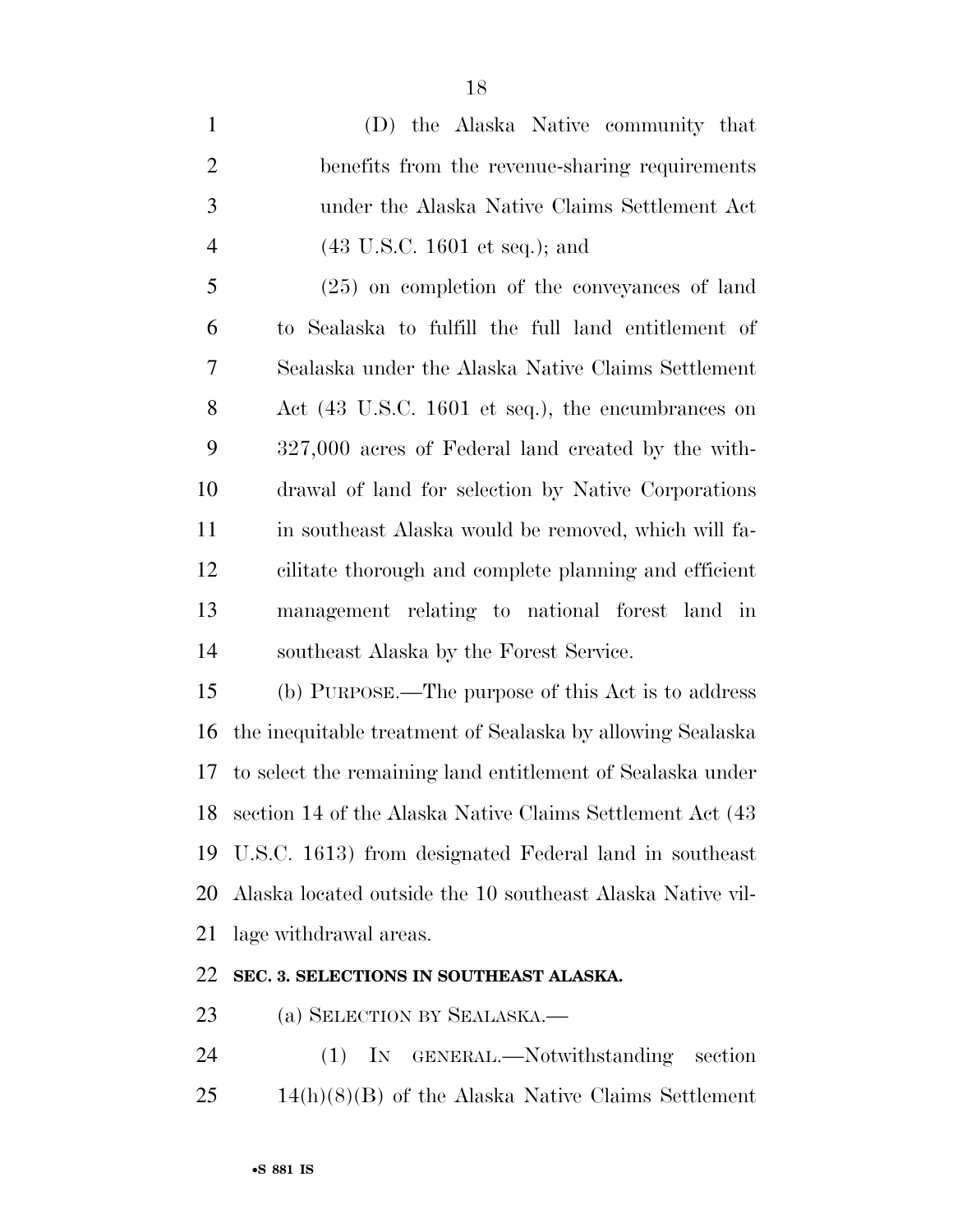| $\mathbf{1}$   | Act $(43 \text{ U.S.C. } 1613(h)(8)(B))$ , Sealaska is author- |
|----------------|----------------------------------------------------------------|
| $\overline{c}$ | ized to select and receive conveyance of the remain-           |
| 3              | ing land entitlement of Sealaska under that Act (43            |
| $\overline{4}$ | U.S.C. 1601 et seq.) from Federal land located in              |
| 5              | southeast Alaska from each category described in               |
| 6              | subsection (b).                                                |
| 7              | (2) NATIONAL PARK SERVICE.—The National                        |
| 8              | Park Service is authorized to enter into a coopera-            |
| 9              | tive management agreement described in subsection              |
| 10             | $(e)(2)$ for the purpose, in part, of recognizing and          |
| 11             | perpetuating the values of the National Park Serv-             |
| 12             | ice, including those values associated with the                |
| 13             | Tlingit homeland and culture, wilderness, and eco-             |
| 14             | logical preservation.                                          |
| 15             | (b) CATEGORIES.—The categories referred to in sub-             |
| 16             | section (a) are the following:                                 |
| 17             | $(1)(A)$ Economic development land from the                    |
| 18             | area of land identified on the map entitled "Sealaska          |
| 19             | ANCSA Land Entitlement Rationalization Pool",                  |
| 20             | dated March 9, 2009, and labeled "Attachment A".               |
| 21             | (B) A nonexclusive easement to Sealaska to                     |
| 22             | allow—                                                         |
| 23             | (i) access on the forest development road                      |
| 24             | and use of the log transfer site identified in                 |
| 25             | paragraphs $(3)(c)$ and $(3)(d)$ of the patent                 |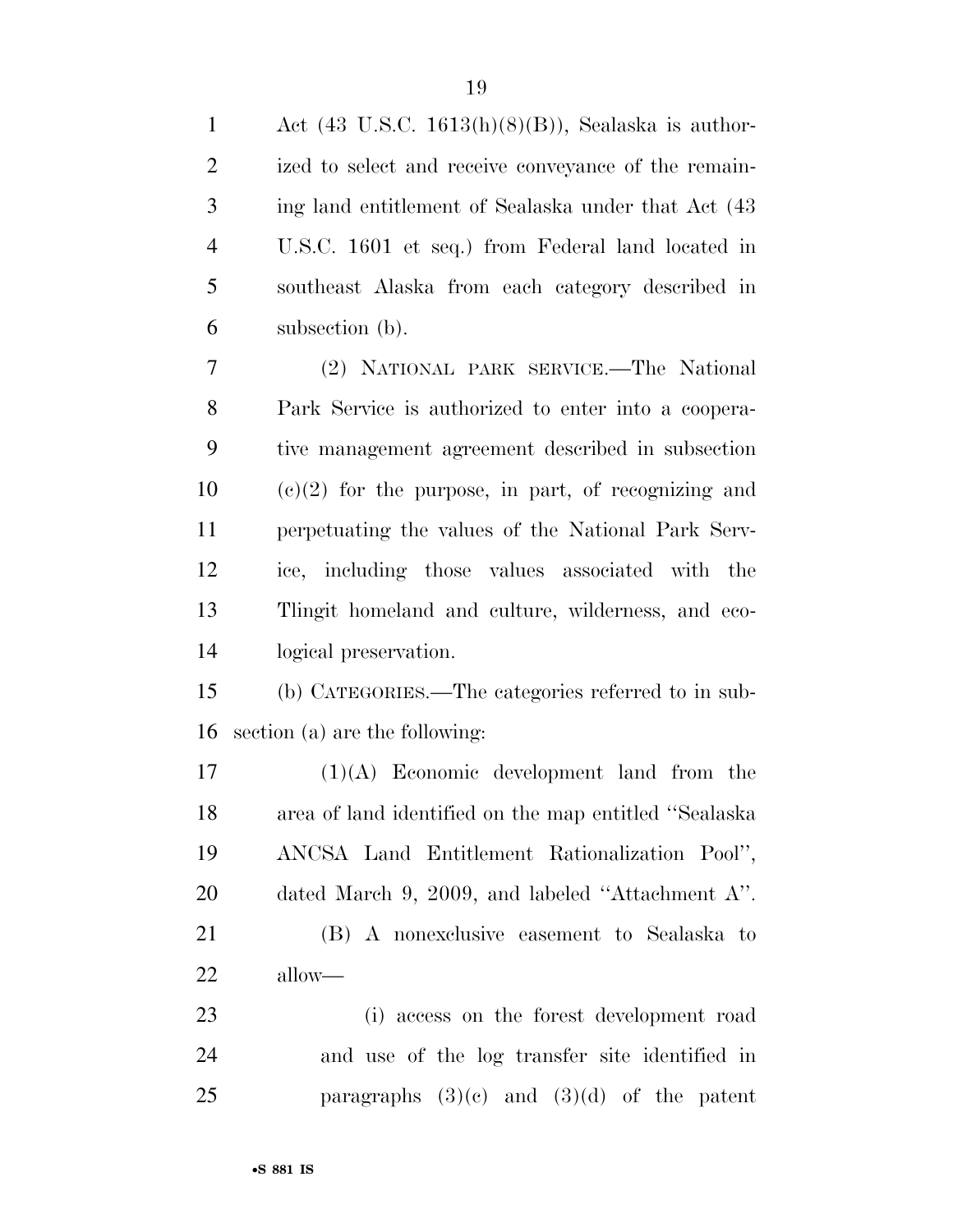| $\mathbf{1}$   | numbered $50-85-0112$ and dated January 4,            |
|----------------|-------------------------------------------------------|
| $\overline{2}$ | 1985;                                                 |
| $\mathfrak{Z}$ | (ii) access on the forest development road            |
| $\overline{4}$ | identified in paragraphs $(2)(a)$ and $(2)(b)$ of     |
| $\mathfrak{S}$ | the patent numbered $50-92-0203$ and dated            |
| 6              | February 24, 1992; and                                |
| $\overline{7}$ | (iii) access on the forest development road           |
| 8              | identified in paragraph $(2)(a)$ of the patent        |
| 9              | numbered 50–94–0046 and dated December 17,            |
| 10             | 1993.                                                 |
| 11             | (2) Sites with sacred, cultural, traditional, or      |
| 12             | historic significance, including traditional and cus- |
| 13             | tomary trade and migration routes, archeological      |
| 14             | sites, cultural landscapes, and natural features hav- |
| 15             | ing cultural significance, subject to the condition   |
| 16             | that—                                                 |
| 17             | $(A)$ not more than 2,400 acres shall be se-          |
| 18             | lected for this purpose, from land identified         |
| 19             | $on$ —                                                |
| 20             | (i) the map entitled "Places of Sa-                   |
| 21             | cred, Cultural, Traditional and Historic              |
| 22             | Significance", dated March 9, 2009, and               |
| 23             | labeled "Attachment B"; and                           |
| 24             | (ii) the map entitled "Traditional and                |
| 25             | Customary Trade and Migration Routes",                |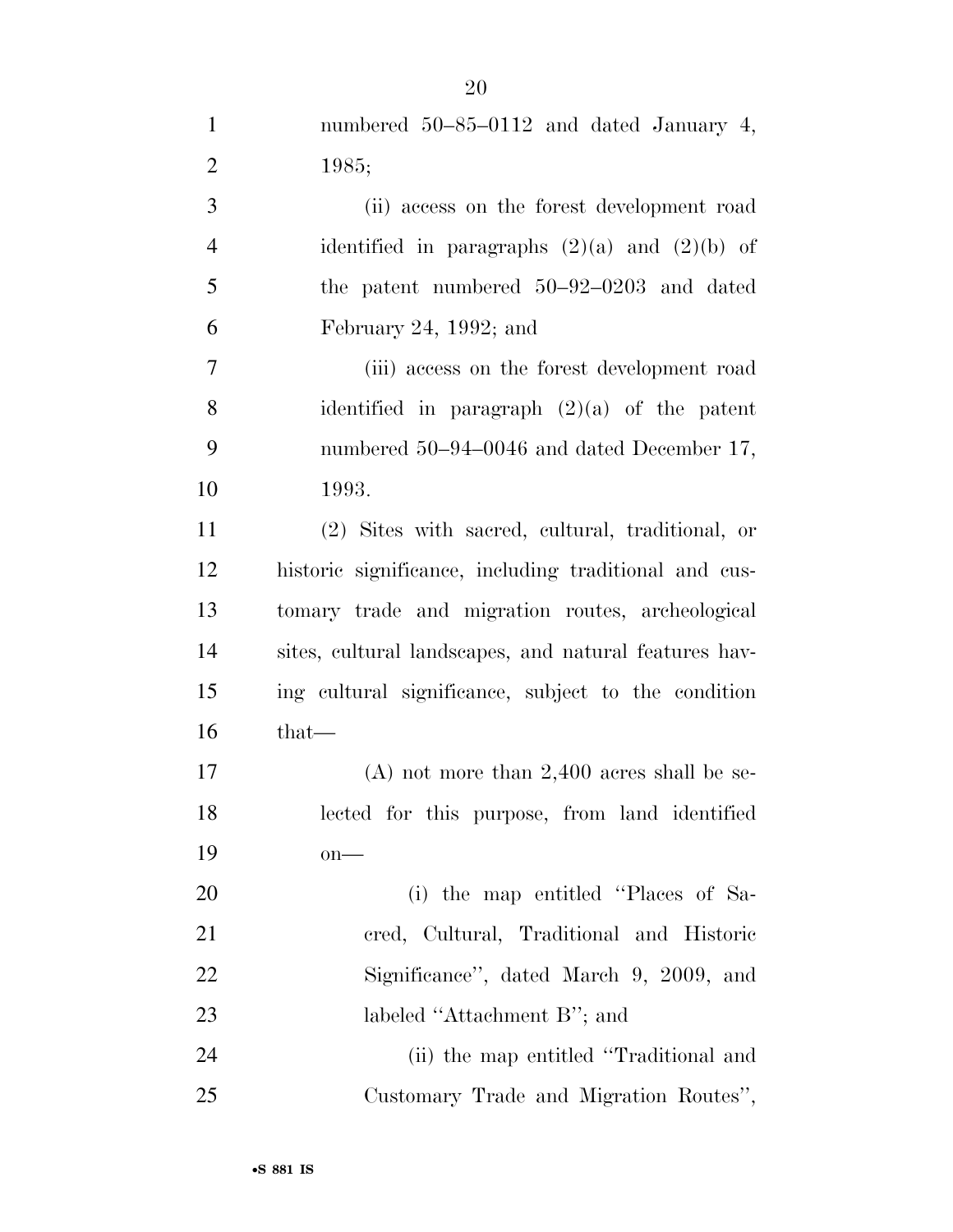| $\mathbf{1}$   | dated March 9, 2009, and labeled "Attach- |
|----------------|-------------------------------------------|
| $\overline{c}$ | ment C", which includes an identification |
| 3              | $of$ —                                    |
| $\overline{4}$ | $(I)$ a conveyance of land 25 feet        |
| 5              | in width, together with 1-acre sites at   |
| 6              | each terminus and at 8 locations          |
| $\tau$         | along the route, with the route, loca-    |
| 8              | tion, and boundaries of the convey-       |
| 9              | ance described on the map inset enti-     |
| 10             | tled "Yakutat to Dry Bay Trade and        |
| 11             | Migration Route", dated March 9,          |
| 12             | 2009, and labeled "Attachment $C$ ";      |
| 13             | $(II)$ a conveyance of land 25 feet       |
| 14             | in width, together with 1-acre sites at   |
| 15             | each terminus, with the route, loca-      |
| 16             | tion, and boundaries of the convey-       |
| 17             | ance described on the map inset enti-     |
| 18             | tled "Bay of Pillars to Port Camden       |
| 19             | Trade and Migration Route", dated         |
| 20             | March 9, 2009, and labeled "Attach-       |
| 21             | ment $C$ "; and                           |
| 22             | (III) a conveyance of land 25 feet        |
| 23             | in width, together with 1-acre sites at   |
| 24             | each terminus, with the route, loca-      |
| 25             | tion, and boundaries of the convey-       |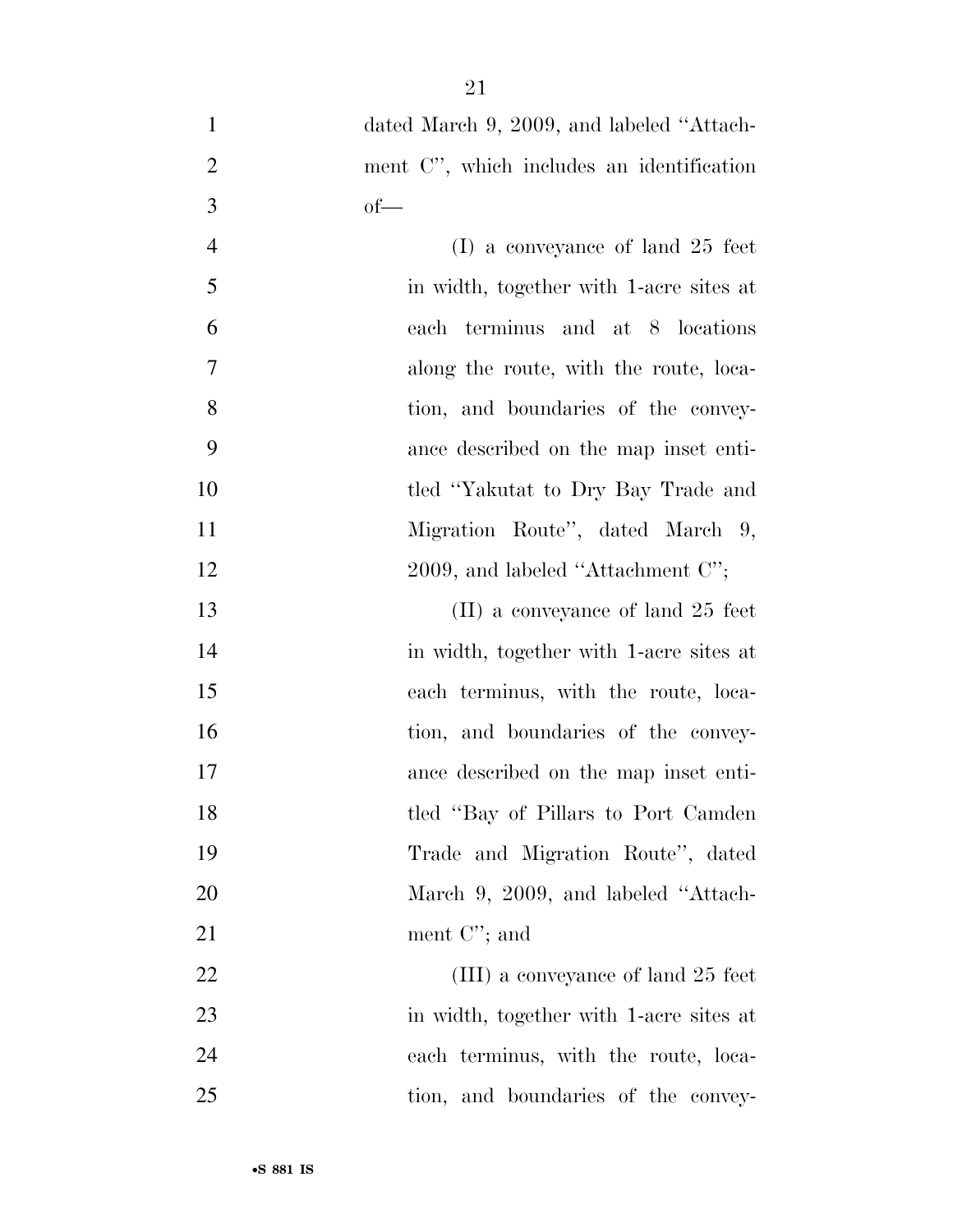| $\mathbf{1}$   | ance described on the map inset enti-                 |
|----------------|-------------------------------------------------------|
| $\overline{2}$ | tled "Portage Bay to Duncan Canal"                    |
| 3              | Trade and Migration Route," dated                     |
| $\overline{4}$ | March 9, 2009, and labeled "Attach-                   |
| 5              | ment $C$ '; and                                       |
| 6              | $(B)$ an additional 1,200 acres may be used           |
| $\overline{7}$ | by Sealaska to acquire places of sacred, cul-         |
| 8              | tural, traditional, and historic significance, ar-    |
| 9              | cheological sites, traditional, and customary         |
| 10             | trade and migration routes, and other sites with      |
| 11             | scientific value that advance the understanding       |
| 12             | and protection of Alaska Native culture and           |
| 13             | heritage that—                                        |
| 14             | (i) as of the date of enactment of this               |
| 15             | Act, are not fully identified or adequately           |
| 16             | documented for cultural significance; and             |
| 17             | (ii) are located outside of a unit of the             |
| 18             | National Park System.                                 |
| 19             | (3) Alaska Native futures sites with traditional      |
| <b>20</b>      | and recreational use value, as identified on the map  |
| 21             | entitled "Native Futures Sites", dated March 9,       |
| 22             | 2009, and labeled "Attachment D", subject to the      |
| 23             | condition that not more than 5,000 acres shall be se- |
| 24             | lected for those purposes.                            |
| 25             | (c) SITES IN CONSERVATION SYSTEM UNITS.—              |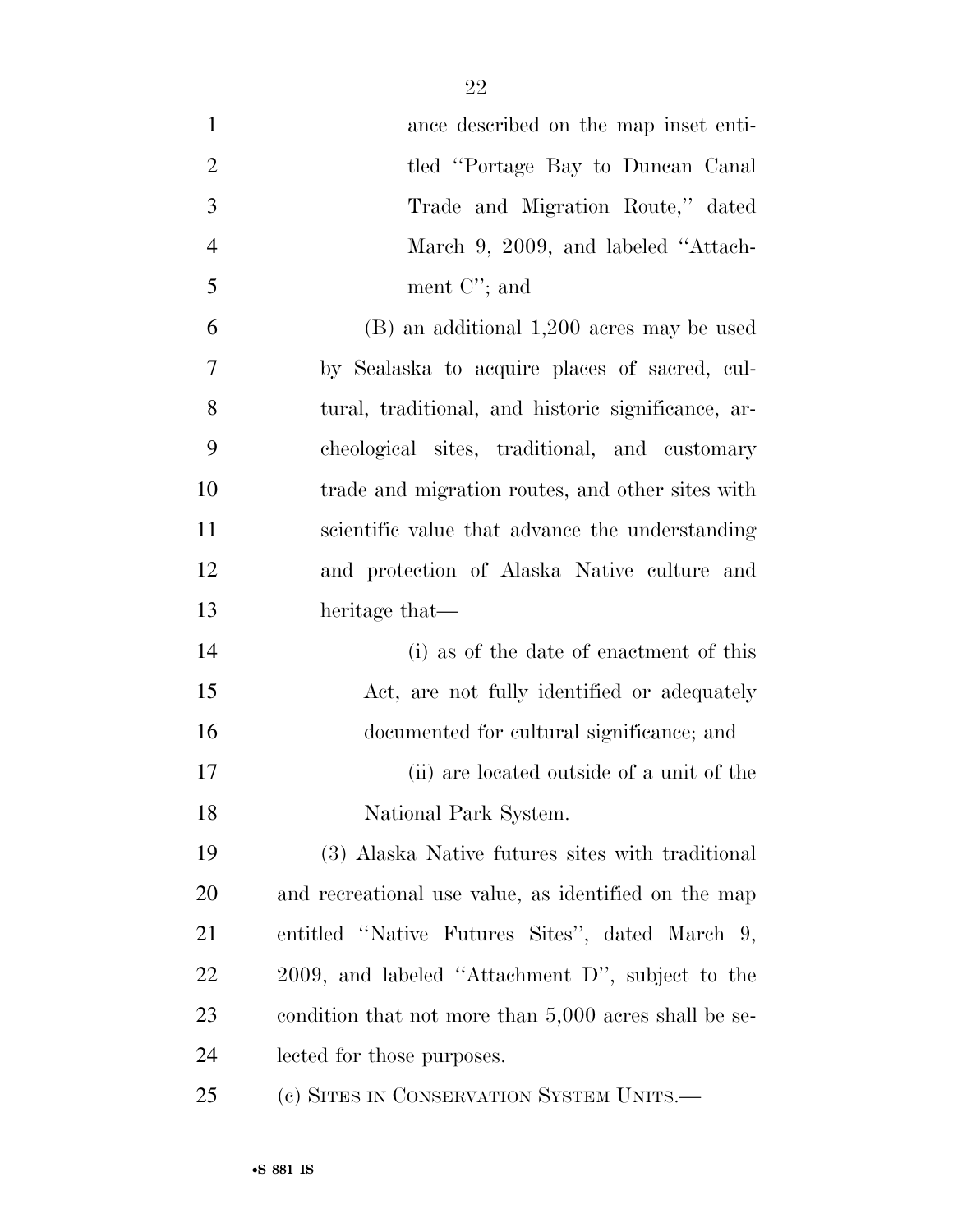| $\mathbf{1}$   | (1) IN GENERAL.—No site with sacred, cul-             |
|----------------|-------------------------------------------------------|
| $\overline{2}$ | tural, traditional, or historic significance that is  |
| 3              | identified in the document labeled "Attachment B"     |
| $\overline{4}$ | and located within a unit of the National Park Sys-   |
| 5              | tem shall be conveyed to Sealaska pursuant to this    |
| 6              | Act.                                                  |
| 7              | (2) COOPERATIVE AGREEMENTS.—                          |
| 8              | (A) IN GENERAL.—The Director of the                   |
| 9              | National Park Service shall offer to enter into       |
| 10             | cooperative management agreement with<br>$\mathbf{a}$ |
| 11             | Sealaska, other Village Corporations and Urban        |
| 12             | Corporations, and federally recognized Indian         |
| 13             | tribes with cultural and historical ties to Glacier   |
| 14             | Bay National Park, in accordance with the re-         |
| 15             | quirements of subparagraph (B).                       |
| 16             | REQUIREMENTS.—A cooperative<br>(B)                    |
| 17             | agreement under this paragraph shall—                 |
| 18             | (i) recognize the contributions of the                |
| 19             | Alaska Natives of southeast Alaska to the             |
| 20             | history, culture, and ecology of Glacier Bay          |
| 21             | National Park and the surrounding area;               |
| 22             | (ii) ensure that the resources within                 |
| 23             | the Park are protected and enhanced by                |
| 24             | activities and partnerships<br>cooperative            |
| 25             | among federally recognized Indian tribes,             |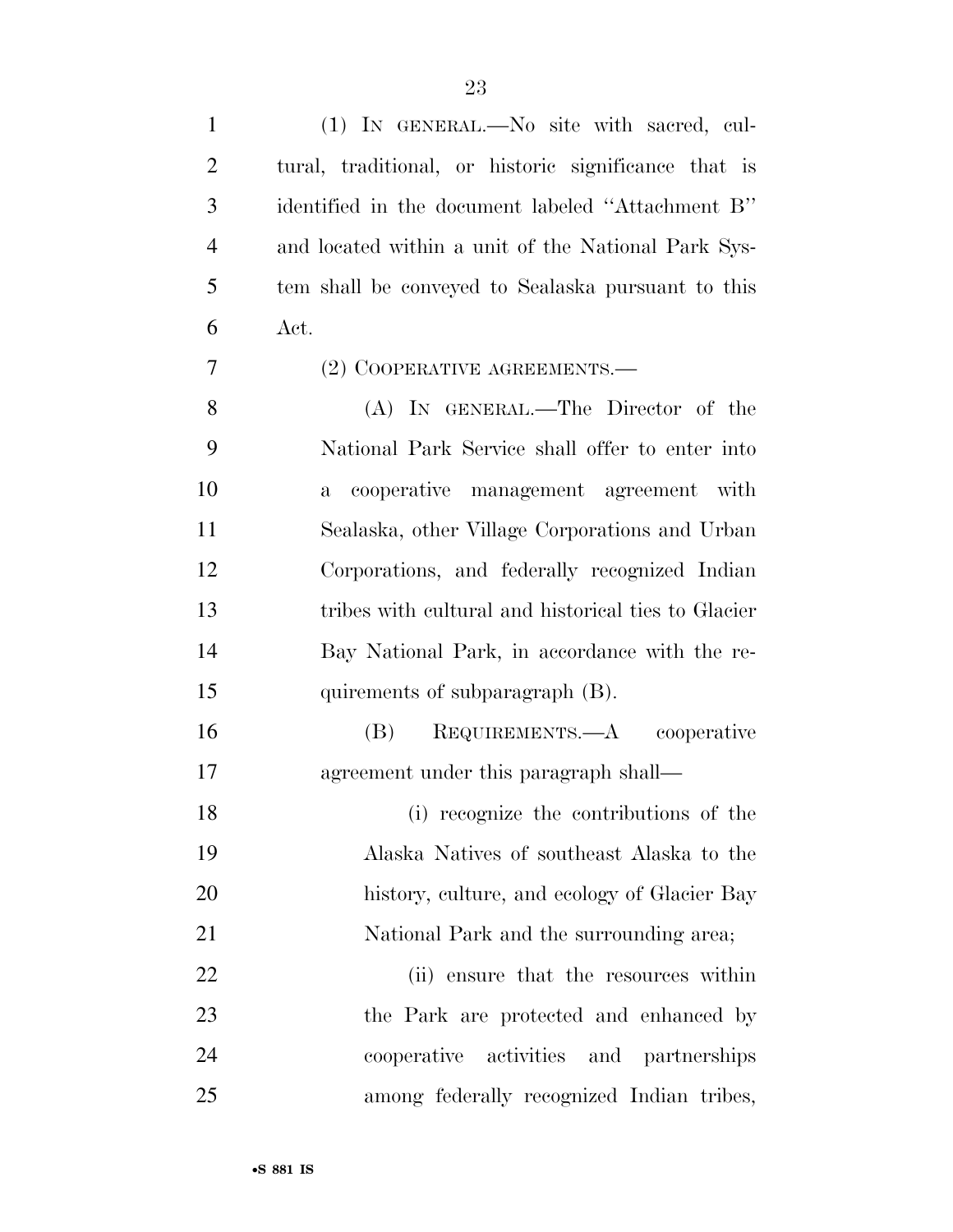| $\mathbf{1}$   | Village Corporations and Urban Corpora-         |
|----------------|-------------------------------------------------|
| $\overline{2}$ | tions, Sealaska, and the National Park          |
| 3              | Service;                                        |
| $\overline{4}$ | (iii) provide opportunities for a richer        |
| 5              | visitor experience at the Park through di-      |
| 6              | rect interactions between visitors and Alas-    |
| $\overline{7}$ | ka Natives, including guided tours, inter-      |
| 8              | pretation, and the establishment of cul-        |
| 9              | turally relevant visitor sites; and             |
| 10             | (iv) provide appropriate opportunities          |
| 11             | for ecologically sustainable visitor-related    |
| 12             | education and cultural interpretation with-     |
| 13             | in the Park—                                    |
| 14             | $(I)$ in a manner that is not in                |
| 15             | derogation of the purposes and values           |
| 16             | of the Park (including those values             |
| 17             | associated with the Park as a Tlingit           |
| 18             | homeland); and                                  |
| 19             | (II) in a manner consistent with                |
| 20             | wilderness and ecological preservation.         |
| 21             | (C) REPORT.—Not later than 2 years after        |
| 22             | the date of enactment of this Act, the Director |
| 23             | of the National Park Service shall submit to    |
| 24             | Congress a report describing each activity for  |
| 25             | cooperative management of each site described   |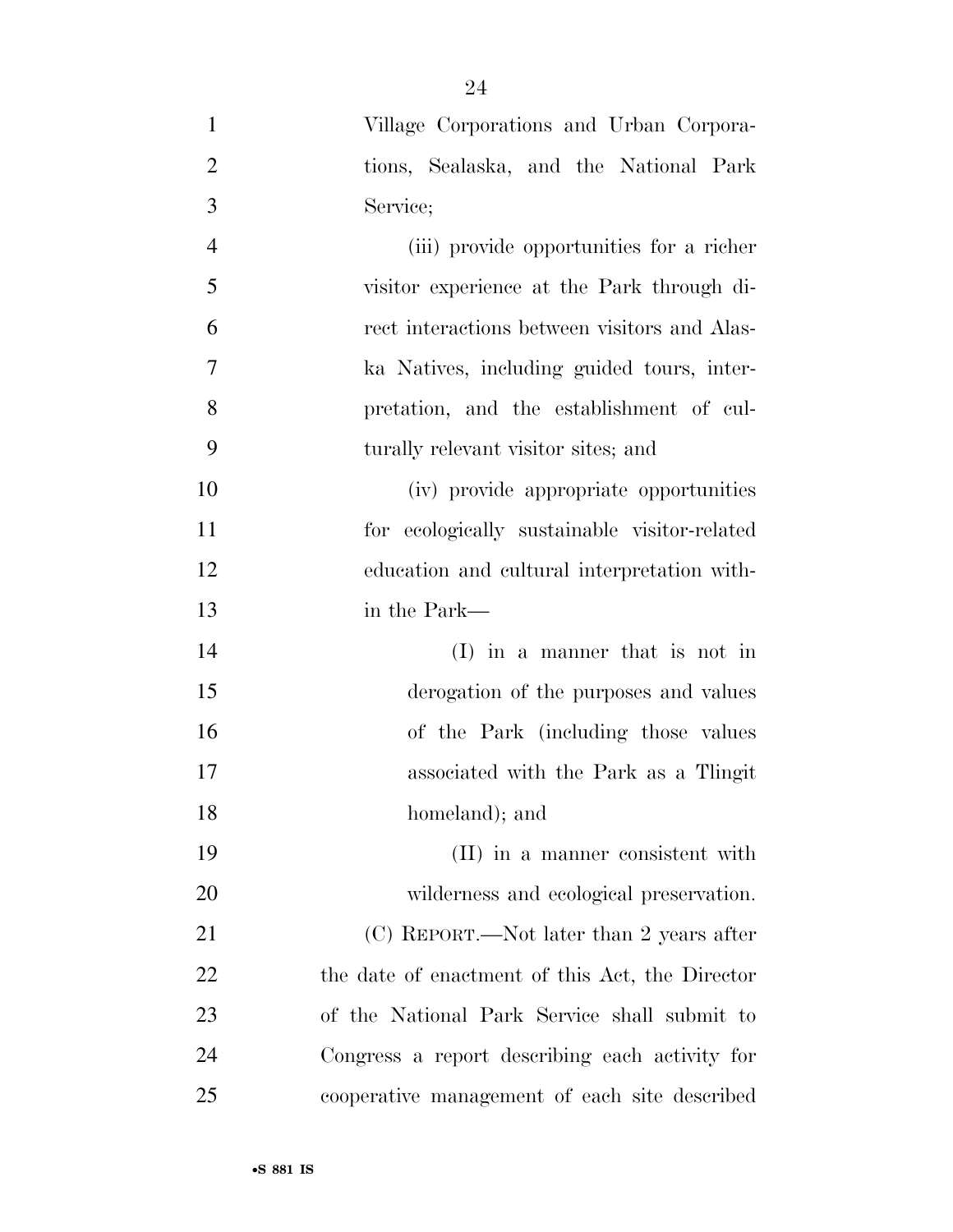| $\mathbf{1}$   | in subparagraph (A) carried out under a coop-                |
|----------------|--------------------------------------------------------------|
| $\overline{2}$ | erative agreement under this paragraph.                      |
| 3              | SEC. 4. CONVEYANCES TO SEALASKA.                             |
| $\overline{4}$ | (a) TIMELINE FOR CONVEYANCE.-                                |
| 5              | $(1)$ IN GENERAL.—Not later than 1 year after                |
| 6              | the date of selection of land by Sealaska under para-        |
| 7              | graphs $(1)$ and $(3)$ of section $3(b)$ , the Secretary of  |
| 8              | the Interior (referred to in this Act as the "Sec-           |
| 9              | retary") shall complete the conveyance of the land to        |
| 10             | Sealaska.                                                    |
| 11             | (2) SIGNIFICANT SITES.—Not later than 2                      |
| 12             | years after the date of selection of land by Sealaska        |
| 13             | under section $3(b)(2)$ , the Secretary shall complete       |
| 14             | the conveyance of the land to Sealaska.                      |
| 15             | (b) EXPIRATION OF WITHDRAWALS.—On completion                 |
| 16             | of the selection by Sealaska and the conveyances to          |
| 17             | Sealaska of land under subsection (a) in a manner that       |
|                | 18 is sufficient to fulfill the land entitlement of Sealaska |
| 19             | under the Alaska Native Claims Settlement Act (43)           |
| 20             | U.S.C. $1601$ et seq.)—                                      |
| 21             | (1) the original withdrawal areas set aside for              |
| 22             | selection by Native Corporations in southeast Alaska         |
| 23             | under that Act (as in effect on the day before the           |
| 24             | date of enactment of this Act) shall be rescinded;           |
| 25             | and                                                          |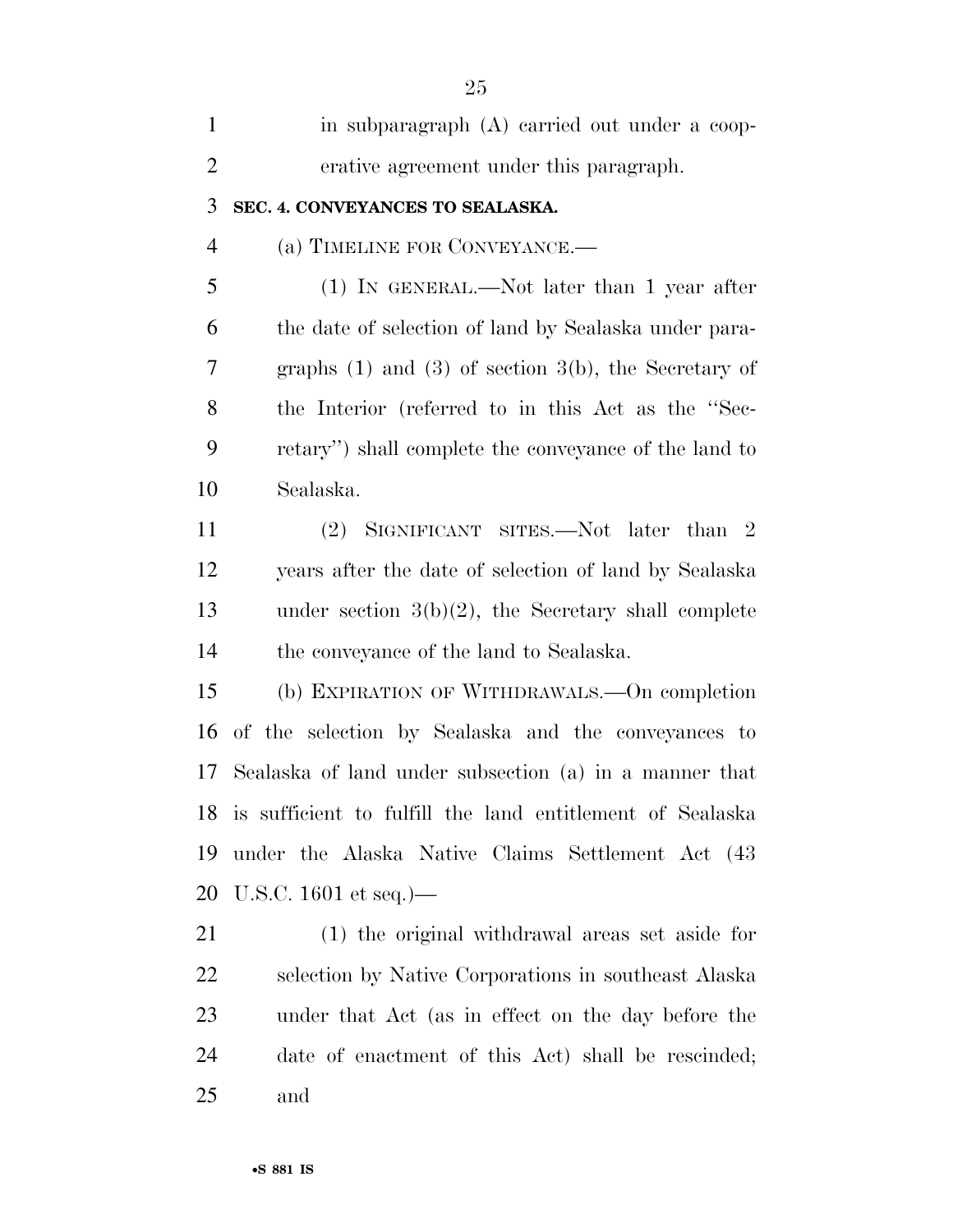| $\mathbf{1}$   | (2) land located within a withdrawal area that              |
|----------------|-------------------------------------------------------------|
| $\overline{2}$ | is not conveyed to a southeast Alaska Regional Cor-         |
| 3              | poration or Village Corporation shall be returned to        |
| $\overline{4}$ | the unencumbered management of the Forest Serv-             |
| 5              | ice as a part of the Tongass National Forest.               |
| 6              | (c) LIMITATION.—Sealaska shall not select or receive        |
| 7              | under this Act any conveyance of land pursuant to para-     |
| 8              | graph $(1)$ or $(3)$ of section $3(b)$ located within—      |
| 9              | $(1)$ any conservation system unit;                         |
| 10             | (2) any federally designated wilderness area; or            |
| 11             | $(3)$ any land use designation I or II area.                |
| 12             | (d)<br>APPLICABLE EASEMENTS AND PUBLIC AC-                  |
| 13             | $CESS$ .                                                    |
| 14             | (1) IN GENERAL.—The conveyance to Sealaska                  |
| 15             | of land pursuant to paragraphs $(1)$ and $(2)(A)(ii)$ of    |
| 16             | section 3(b) that is located outside a withdrawal           |
| 17             | area designated under section $16(a)$ of the Alaska         |
| 18             | Native Claims Settlement Act $(43 \text{ U.S.C. } 1615(a))$ |
| 19             | shall be subject to—                                        |
| 20             | $(A)$ a reservation for easements for public                |
| 21             | access on the public roads depicted on the docu-            |
| <u>22</u>      | ment labeled "Attachment E" and dated March                 |
| 23             | 9, 2009;                                                    |
| 24             | (B) a reservation for easements along the                   |
| 25             | temporary roads designated by the Forest Serv-              |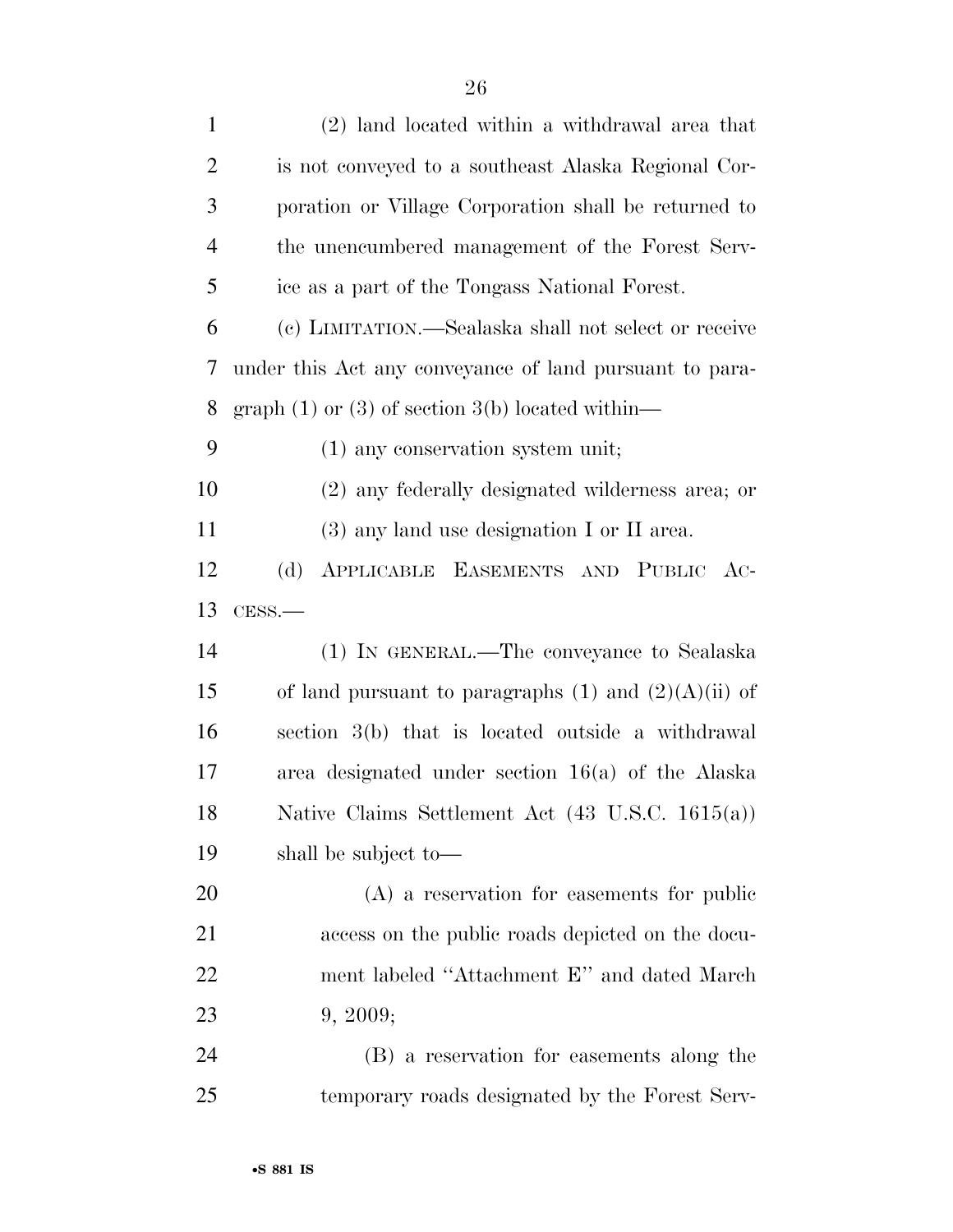| $\mathbf{1}$   | ice as of the date of enactment of this Act for     |
|----------------|-----------------------------------------------------|
| $\overline{2}$ | the public access trails depicted on the docu-      |
| 3              | ment labeled "Attachment E" and dated March         |
| $\overline{4}$ | 9, 2009;                                            |
| 5              | (C) any valid pre-existing right reserved           |
| 6              | pursuant to section $14(g)$ or $17(b)$ of the Alas- |
| 7              | ka Native Claims Settlement Act (43 U.S.C.          |
| 8              | $1613(g), 1616(b)$ ; and                            |
| 9              | $(D)(i)$ the right of noncommercial public          |
| 10             | access for subsistence uses, consistent with title  |
| 11             | VIII of the Alaska National Interest Lands          |
| 12             | Conservation Act (16 U.S.C. 3111 et seq.), and      |
| 13             | recreational access without liability to Sealaska;  |
| 14             | and                                                 |
| 15             | (ii) the right of Sealaska to regulate access       |
| 16             | for public safety, cultural, or scientific pur-     |
| 17             | poses, environmental protection, and uses in-       |
| 18             | compatible with natural resource development,       |
| 19             | subject to the condition that Sealaska shall post   |
| 20             | on any applicable property, in accordance with      |
| 21             | State law, notices of any such condition.           |
| 22             | $(2)$ EFFECT.—No right of access provided to        |
| 23             | any individual or entity (other than Sealaska) by   |
| 24             | this subsection—                                    |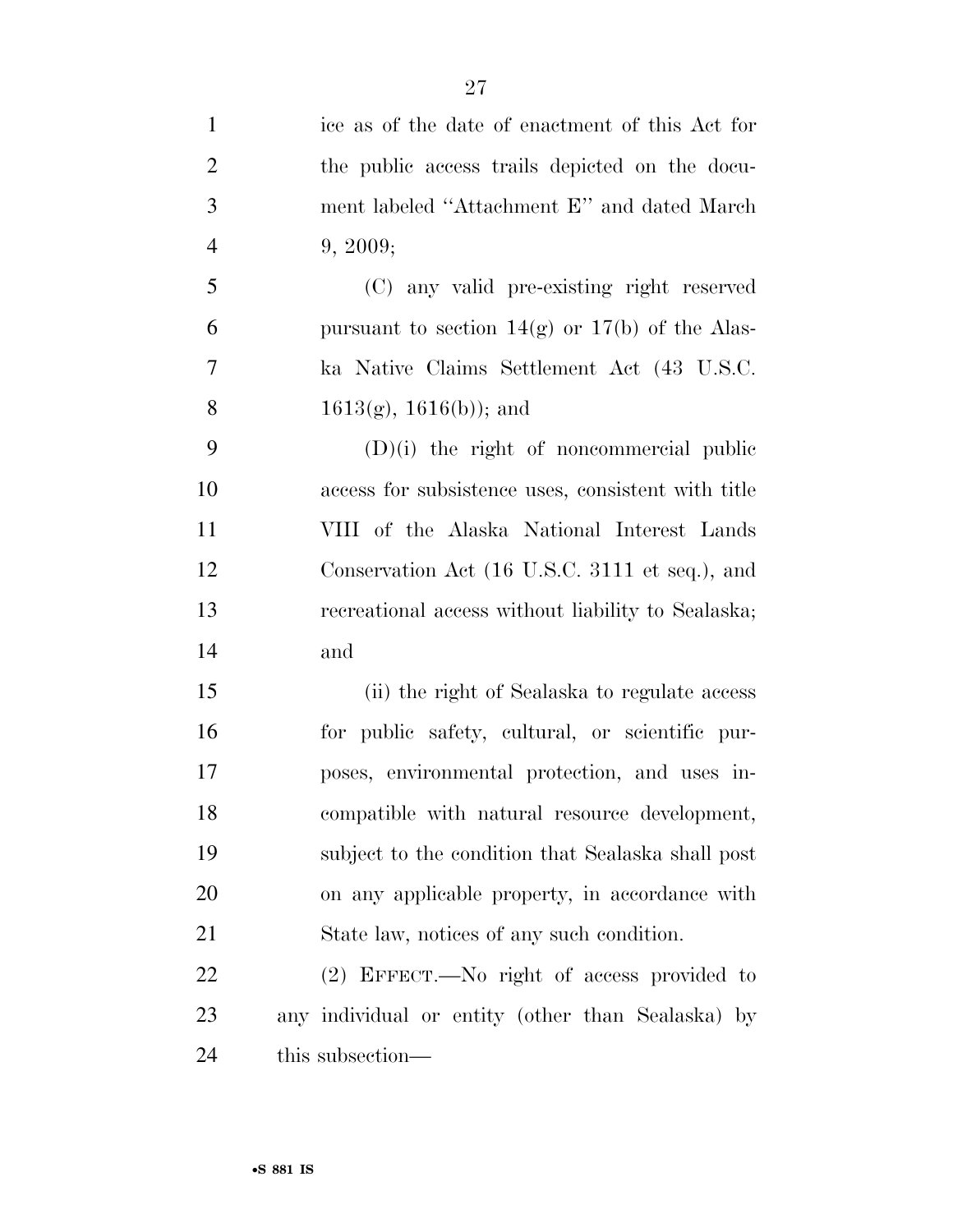| $\mathbf{1}$   | (A) creates any interest of such an indi-                  |
|----------------|------------------------------------------------------------|
| $\overline{2}$ | vidual or entity in the land conveyed to                   |
| 3              | Sealaska in excess of that right of access; or             |
| $\overline{4}$ | (B) provides standing in any review of, or                 |
| 5              | challenge to, any determination by Sealaska re-            |
| 6              | garding the management or development of the               |
| 7              | applicable land.                                           |
| 8              | (e) CONDITIONS ON SACRED, CULTURAL, AND HIS-               |
| 9              | TORIC SITES.—The conveyance to Sealaska of land se-        |
| 10             | lected pursuant to section $3(b)(2)$ —                     |
| 11             | (1) shall be subject to a covenant prohibiting             |
| 12             | any commercial timber harvest or mineral develop-          |
| 13             | ment on the land;                                          |
| 14             | (2) shall not be subject to any additional re-             |
| 15             | strictive covenant based on cultural or historic val-      |
| 16             | ues, or any other restriction, encumbrance, or ease-       |
| 17             | ment, except as provided in sections $14(g)$ and $17(b)$   |
| 18             | of the Alaska Native Claims Settlement Act (43)            |
| 19             | U.S.C. $1613(g)$ , $1616(b)$ ; and                         |
| 20             | (3) shall allow use of the land as described in            |
| 21             | subsection $(f)$ .                                         |
| 22             | (f) USES OF SACRED, CULTURAL, TRADITIONAL,                 |
| 23             | AND HISTORIC SITES.—Any sacred, cultural, traditional,     |
| 24             | or historic site or trade or migration route conveyed pur- |
| 25             | suant to this Act may be used for—                         |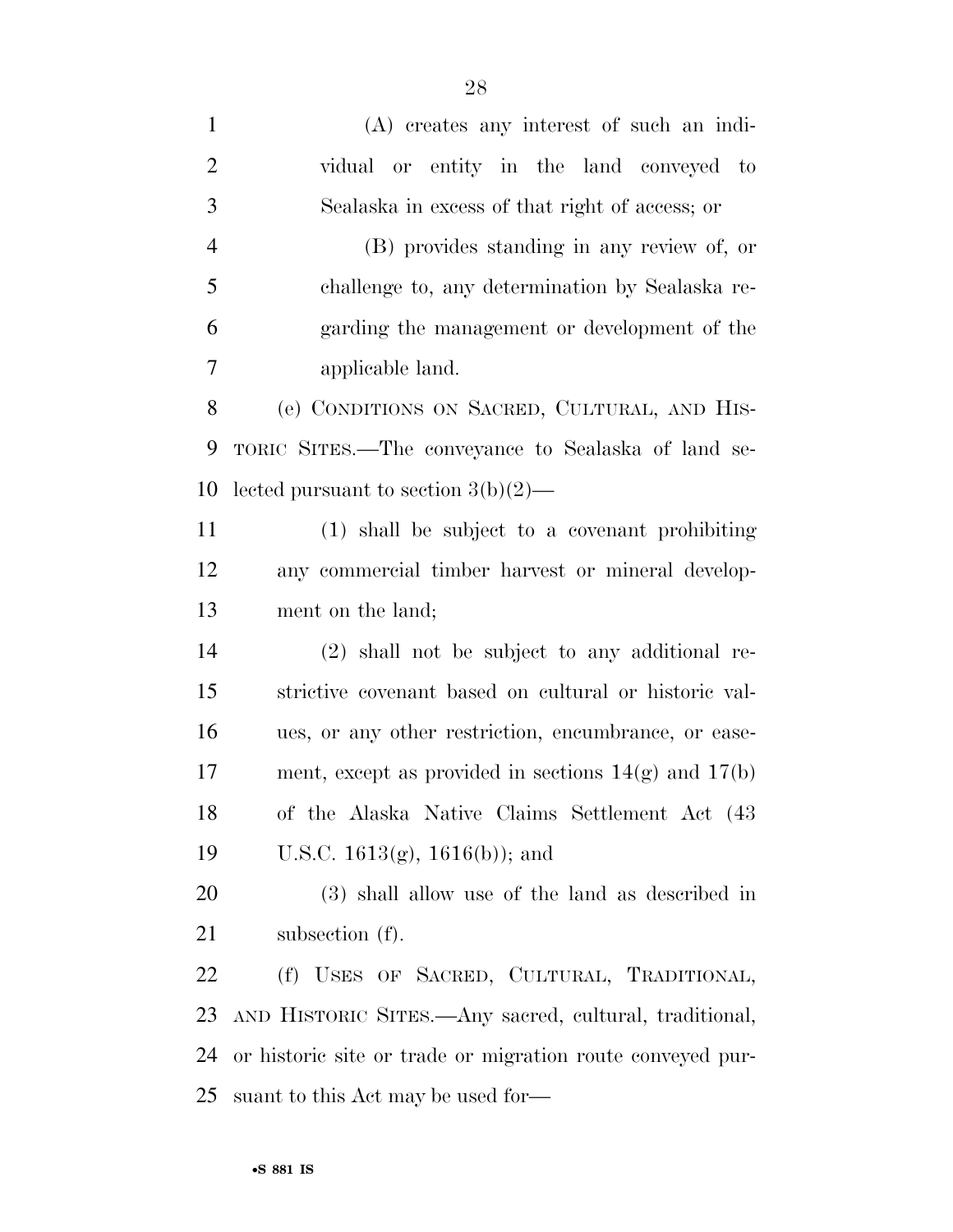| $\mathbf{1}$   | (1) preservation of cultural knowledge and tra-          |
|----------------|----------------------------------------------------------|
| $\overline{2}$ | ditions associated with such a site;                     |
| 3              | (2) historical, cultural, and scientific research        |
| $\overline{4}$ | and education;                                           |
| 5              | (3) public interpretation and education regard-          |
| 6              | ing the cultural significance of those sites to Alaska   |
| 7              | Natives;                                                 |
| 8              | (4) protection and management of the site to             |
| 9              | preserve the natural and cultural features of the        |
| 10             | site, including cultural traditions, values, songs, sto- |
| 11             | ries, names, crests, and clan usage, for the benefit     |
| 12             | of future generations; and                               |
| 13             | (5) site improvement activities for any purpose          |
| 14             | described in paragraphs $(1)$ through $(4)$ , subject to |
| 15             | the condition that the activities are consistent with    |
| 16             | the sacred, cultural, traditional, or historic nature of |
| 17             | the site.                                                |
| 18             | (g) TERMINATION OF RESTRICTIVE COVENANTS.—               |
| 19             | (1) IN GENERAL.—Each restrictive covenant re-            |
| 20             | garding cultural or historical values with respect to    |
| 21             | any interim conveyance or patent for a historic or       |
| 22             | cemetery site issued to Sealaska pursuant to the reg-    |
| 23             | ulations contained in sections 2653.3 and 2653.11 of     |
| 24             | title 43, Code of Federal Regulations (as in effect on   |
| 25             | the date of enactment of this Act), in accordance        |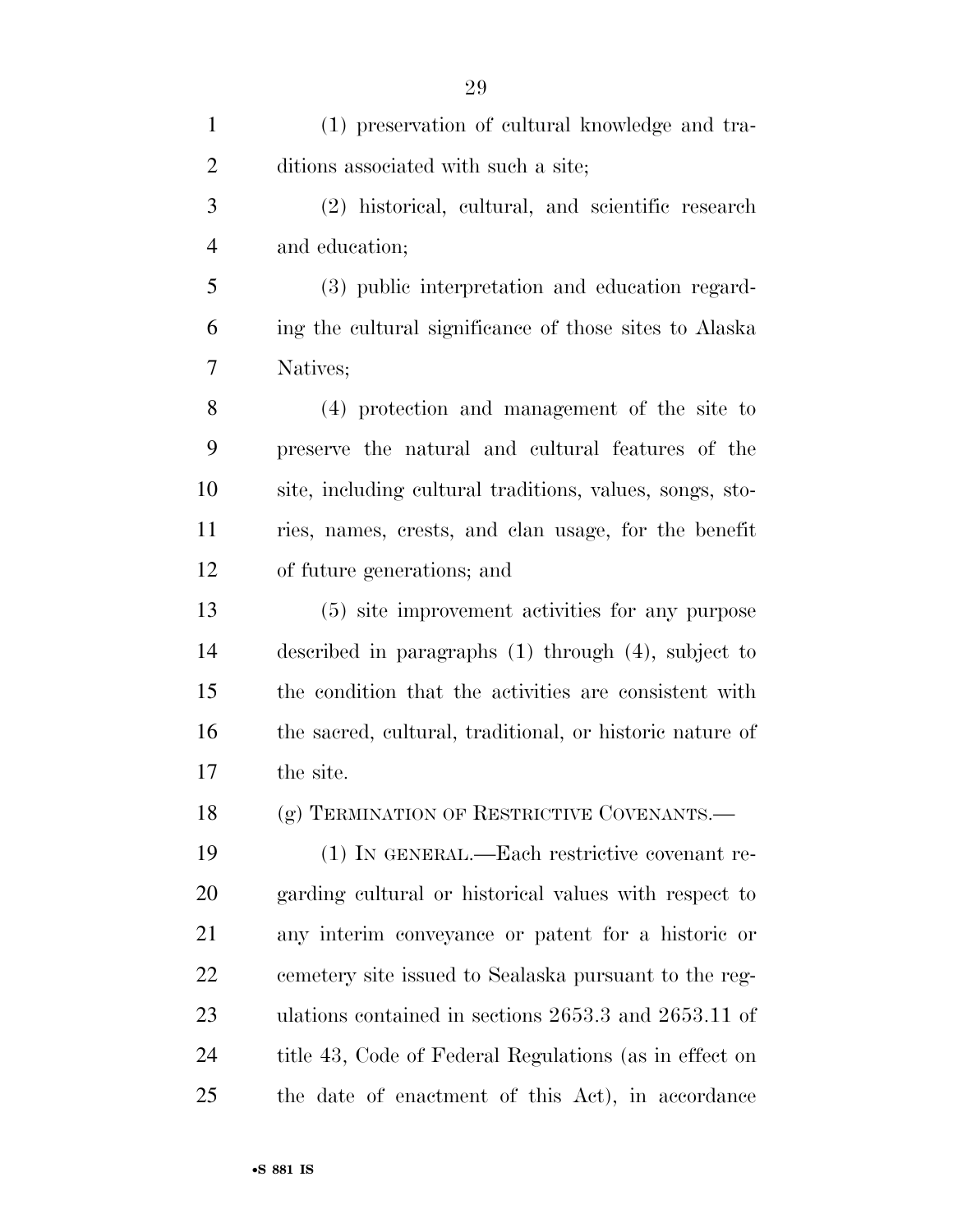| $\mathbf{1}$   | with section $14(h)(1)$ of the Alaska Native Claims           |
|----------------|---------------------------------------------------------------|
| $\overline{c}$ | Settlement Act $(43 \text{ U.S.C. } 1613(h))$ , terminates on |
| $\mathfrak{Z}$ | the date of enactment of this Act.                            |
| $\overline{4}$ | (2) REMAINING CONDITIONS.—Land subject to                     |
| 5              | a covenant described in paragraph (1) on the day              |
| 6              | before the date of enactment of this Act shall be             |
| 7              | subject to the conditions described in subsection (e).        |
| 8              | (3) RECORDS.—Sealaska shall be responsible                    |
| 9              | for recording with the land title recorders office of         |
| 10             | the State of Alaska any modification to an existing           |
| 11             | conveyance of land under section $14(h)(1)$ of the            |
| 12             | Alaska Native Claims Settlement Act (43 U.S.C.                |
| 13             | $1613(h)(1)$ as a result of this Act.                         |
| 14             | (h) CONDITIONS ON ALASKA NATIVE FUTURES                       |
| 15             | LAND.—Each conveyance of land to Sealaska selected            |
| 16             | under section $3(b)(3)$ shall be subject only to—             |
| 17             | (1) a covenant prohibiting any commercial tim-                |
| 18             | ber harvest or mineral development; and                       |
| 19             | $(2)$ the restrictive covenants, encumbrances, or             |
| 20             | easements under sections $14(g)$ and $17(b)$ of the           |
| 21             | Alaska Native Claims Settlement Act (43 U.S.C.                |
| 22             | $1613(g), 1616(b)$ .                                          |
| 23             | SEC. 5. MISCELLANEOUS.                                        |
| 24             | (a) STATUS OF CONVEYED LAND.—Each conveyance                  |
| 25             | of Federal land to Sealaska pursuant to this Act, and each    |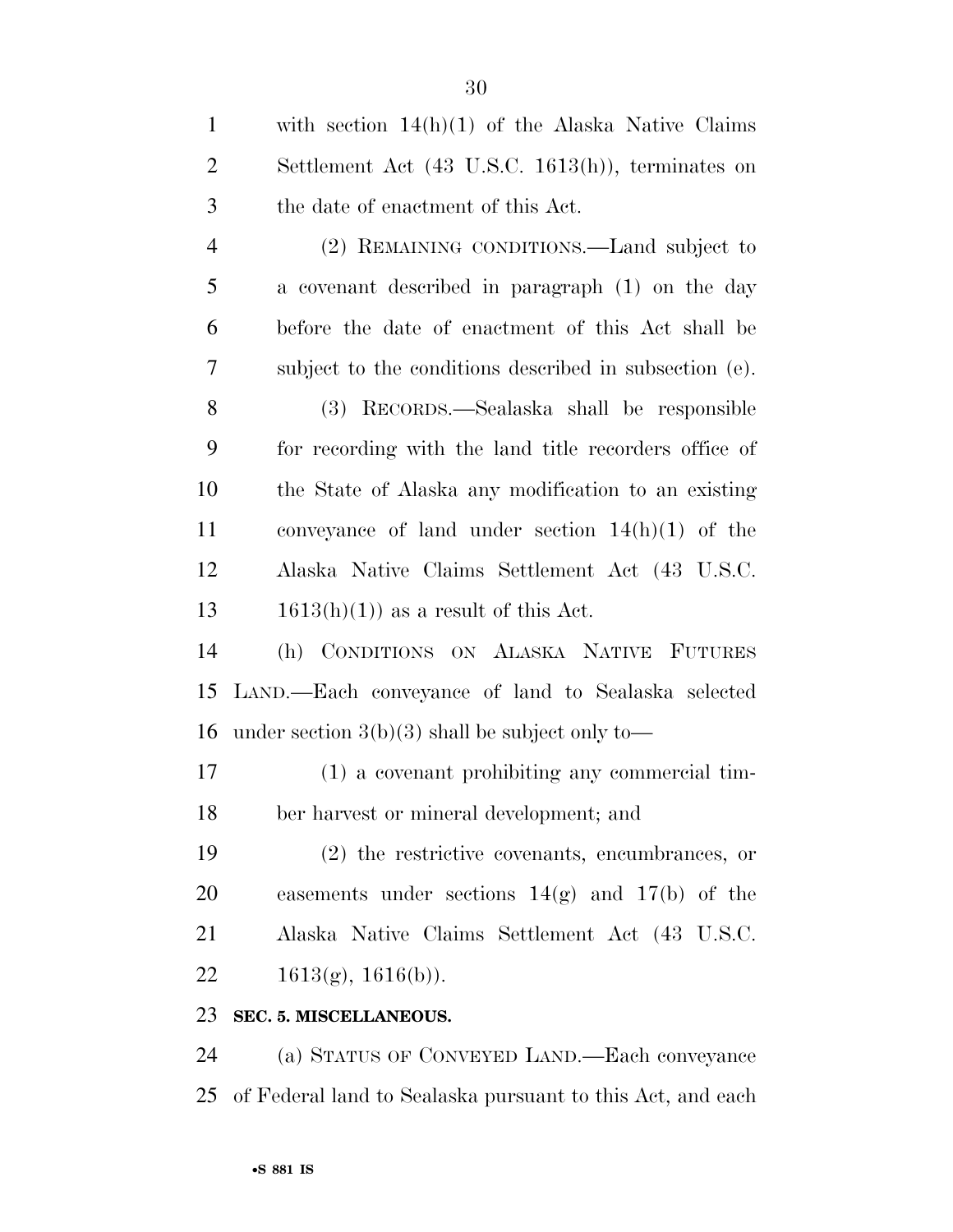action carried out to achieve the purpose of this Act, shall be considered to be conveyed or acted on, as applicable, pursuant to the Alaska Native Claims Settlement Act (43 U.S.C. 1601 et seq.).

 (b) ENVIRONMENTAL MITIGATION AND INCEN- TIVES.—Notwithstanding subsection (e) and (h) of section 4, all land conveyed to Sealaska pursuant to the Alaska Native Claims Settlement Act (43 U.S.C. 1601 et seq.) and this Act shall be considered to be qualified to receive or participate in, as applicable—

 (1) any federally authorized carbon sequestra- tion program, ecological services program, or envi-ronmental mitigation credit; and

 (2) any other federally authorized environ-mental incentive credit or program.

16 (c) NO MATERIAL EFFECT ON FOREST PLAN.—

 (1) IN GENERAL.—The implementation of this Act, including the conveyance of land to Sealaska, alone or in combination with any other factor, shall not require an amendment of, or revision to, the Tongass National Forest Land and Resources Man- agement Plan before the first revision of that Plan scheduled to occur after the date of enactment of this Act.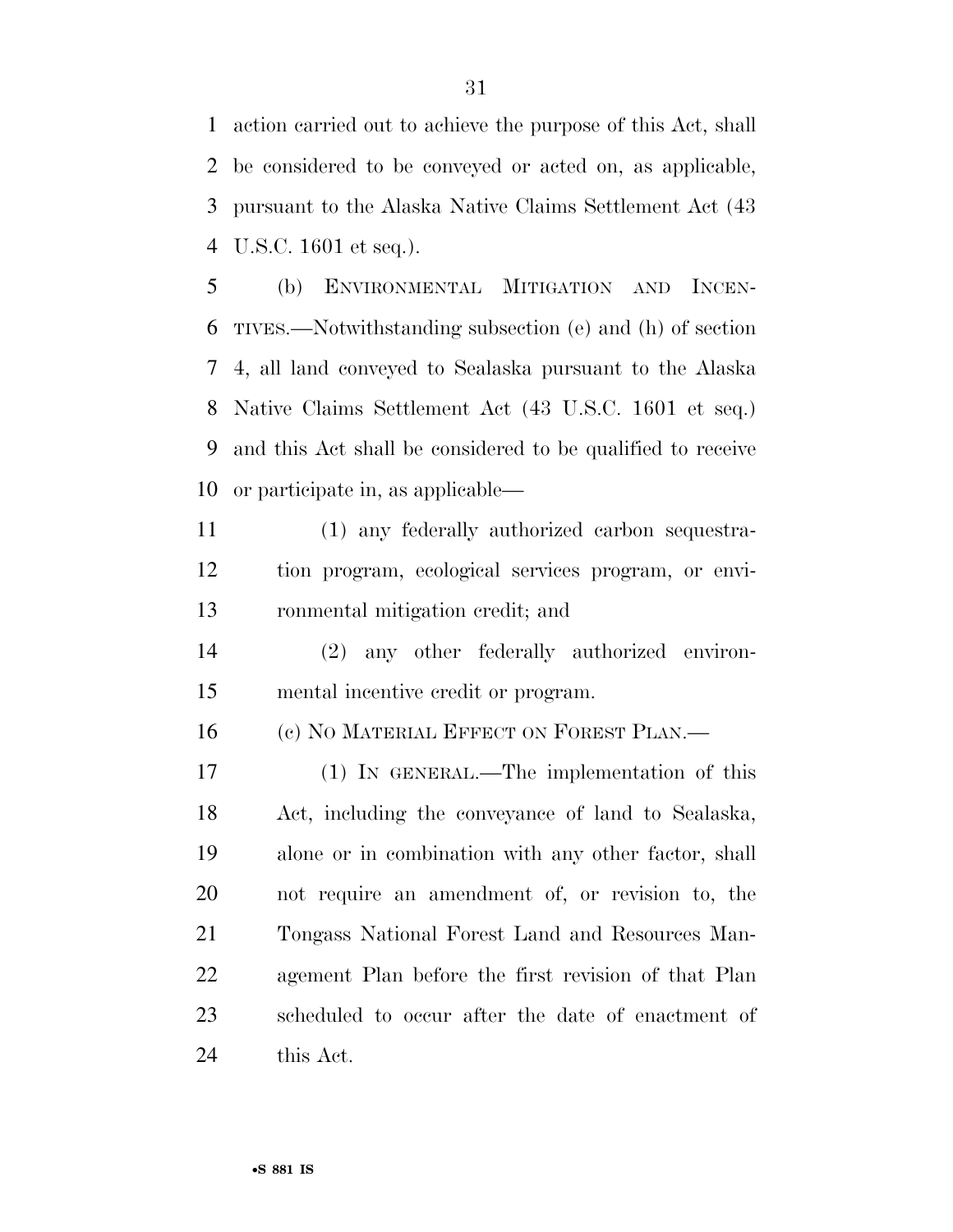| $\mathbf{1}$   | (2) BOUNDARY ADJUSTMENTS.—The Secretary               |
|----------------|-------------------------------------------------------|
| $\overline{2}$ | of Agriculture shall implement any land ownership     |
| 3              | boundary adjustments to the Tongass National For-     |
| $\overline{4}$ | est Land and Resources Management Plan resulting      |
| 5              | from the implementation of this Act through a tech-   |
| 6              | nical amendment to that Plan.                         |
| 7              | (d) NO EFFECT ON EXISTING INSTRUMENTS,                |
| 8              | PROJECTS, OR ACTIVITIES.                              |
| 9              | (1) IN GENERAL.—Nothing in this Act or the            |
| 10             | implementation of this Act revokes, suspends, or      |
| 11             | modifies any permit, contract, or other legal instru- |
| 12             | ment for the occupancy or use of Tongass National     |
| 13             | Forest land, or any determination relating to a       |
| 14             | project or activity that authorizes that occupancy or |
| 15             | use, that is in effect on the day before the date of  |
| 16             | enactment of this Act.                                |
| 17             | (2) TREATMENT.—The conveyance of land to              |
| 18             | Sealaska pursuant to this Act shall be subject to the |
| 19             | instruments and determinations described in para-     |
| 20             | graph (1) to the extent that those instruments and    |
| 21             | determinations authorize occupancy or use of the      |
| 22             | land so conveyed.                                     |
| 23             | (e) TECHNICAL CORRECTIONS.—                           |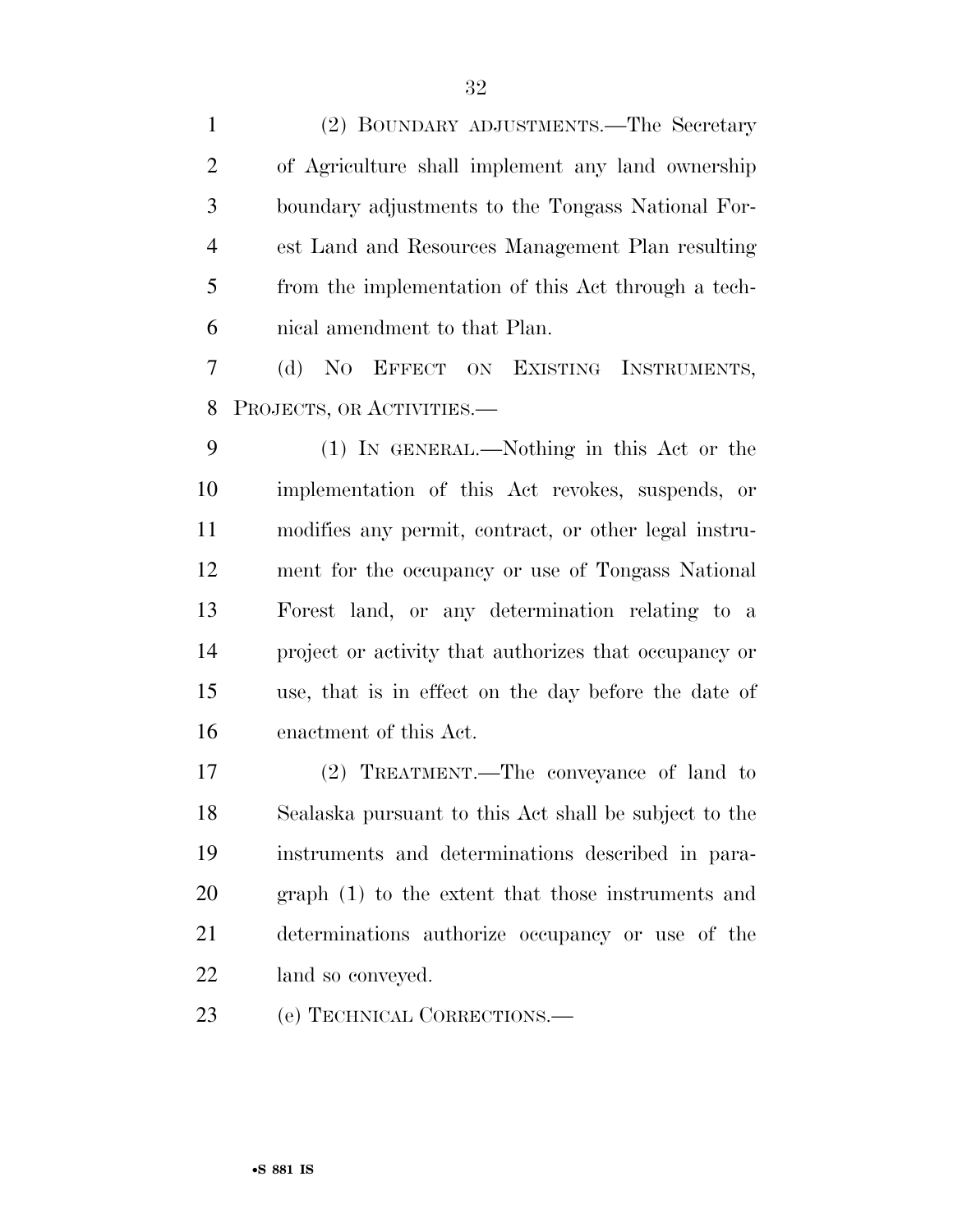| $\mathbf{1}$   | (1) TRIBAL FOREST PROTECTION.—Section                             |
|----------------|-------------------------------------------------------------------|
| $\overline{2}$ | $2(a)(2)$ of the Tribal Forest Protection Act of 2004             |
| 3              | $(25 \text{ U.S.C. } 3115a(a)(2))$ is amended—                    |
| $\overline{4}$ | $(A)$ in subparagraph $(A)$ , by inserting ", or                  |
| 5              | is conveyed to an Alaska Native Corporation                       |
| 6              | pursuant to the Alaska Native Claims Settle-                      |
| 7              | ment Act $(43 \text{ U.S.C. } 1601 \text{ et seq.})$ " before the |
| 8              | semicolon; and                                                    |
| 9              | $(B)$ in subparagraph $(B)(i)$ —                                  |
| 10             | (i) in subclause $(I)$ , by striking "or"                         |
| 11             | at the end; and                                                   |
| 12             | (ii) by adding at the end the fol-                                |
| 13             | lowing:                                                           |
| 14             | "(III) is owned by an Alaska Na-                                  |
| 15             | tive Corporation established pursuant                             |
| 16             | to the Alaska Native Claims Settle-                               |
| 17             | ment Act (43 U.S.C. 1601 et seq.)                                 |
| 18             | and is forest land or formerly had a                              |
| 19             | forest cover or vegetative cover that is                          |
| 20             | capable of restoration; or".                                      |
| 21             | (2) NATIONAL HISTORIC PRESERVATION.—Sec-                          |
| 22             | tion 301 of the National Historic Preservation Act                |
| 23             | (16 U.S.C. 470w) is amended by striking paragraph                 |
| 24             | $(14)$ and inserting the following:                               |
| 25             | " $(14)(A)$ 'Tribal lands' means—                                 |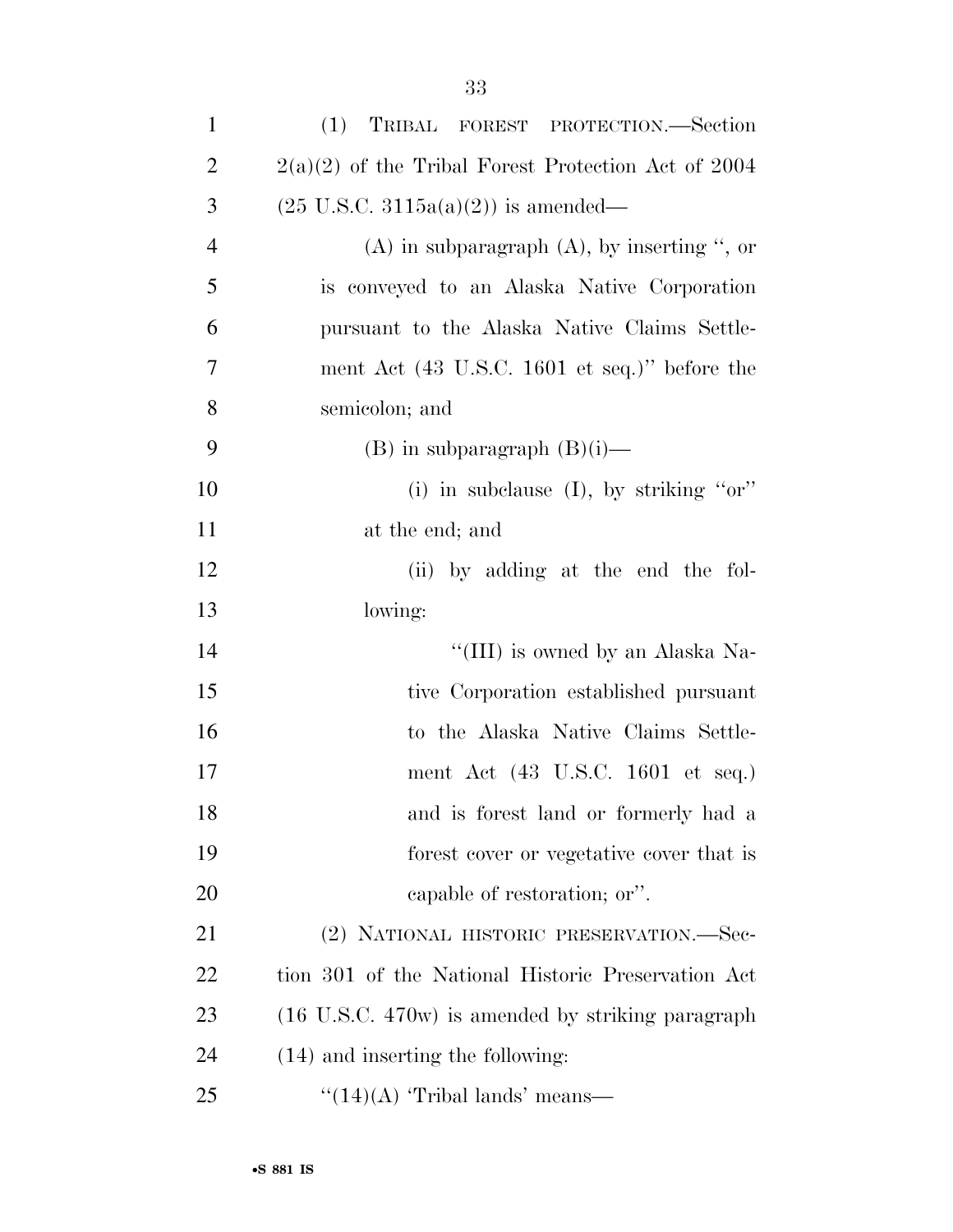| $\mathbf{1}$   | "(i) all land within the exterior boundaries              |
|----------------|-----------------------------------------------------------|
| $\overline{2}$ | of any Indian reservation;                                |
| 3              | "(ii) all dependent Indian communities;                   |
| $\overline{4}$ | and                                                       |
| 5              | "(iii) land held by an incorporated Alaska                |
| 6              | Native group, a Regional Corporation, or a Vil-           |
| 7              | lage Corporation pursuant to the Alaska Native            |
| 8              | Claims Settlement Act (43 U.S.C. 1601 et                  |
| 9              | $seq.$ ).                                                 |
| 10             | "(B) Nothing in this paragraph validates, in-             |
| 11             | validates, or otherwise affects any claim regarding       |
| 12             | the existence of Indian country (as defined in section    |
| 13             | 1151 of title 18, United States Code) in the State        |
| 14             | of Alaska.".                                              |
| 15             | SEC. 6. MAPS.                                             |
| 16             | (a) AVAILABILITY.—Each map referred to in this Act        |
| 17             | shall be maintained on file in—                           |
| 18             | (1) the office of the Chief of the Forest Service;        |
| 19             | and                                                       |
| 20             | $(2)$ the office of the Secretary.                        |
| 21             | (b) CORRECTIONS.—The Secretary or the Chief of            |
| 22             | the Forest Service may make any necessary correction to   |
| 23             | a clerical or typographical error in a map referred to in |
| 24             | this Act.                                                 |